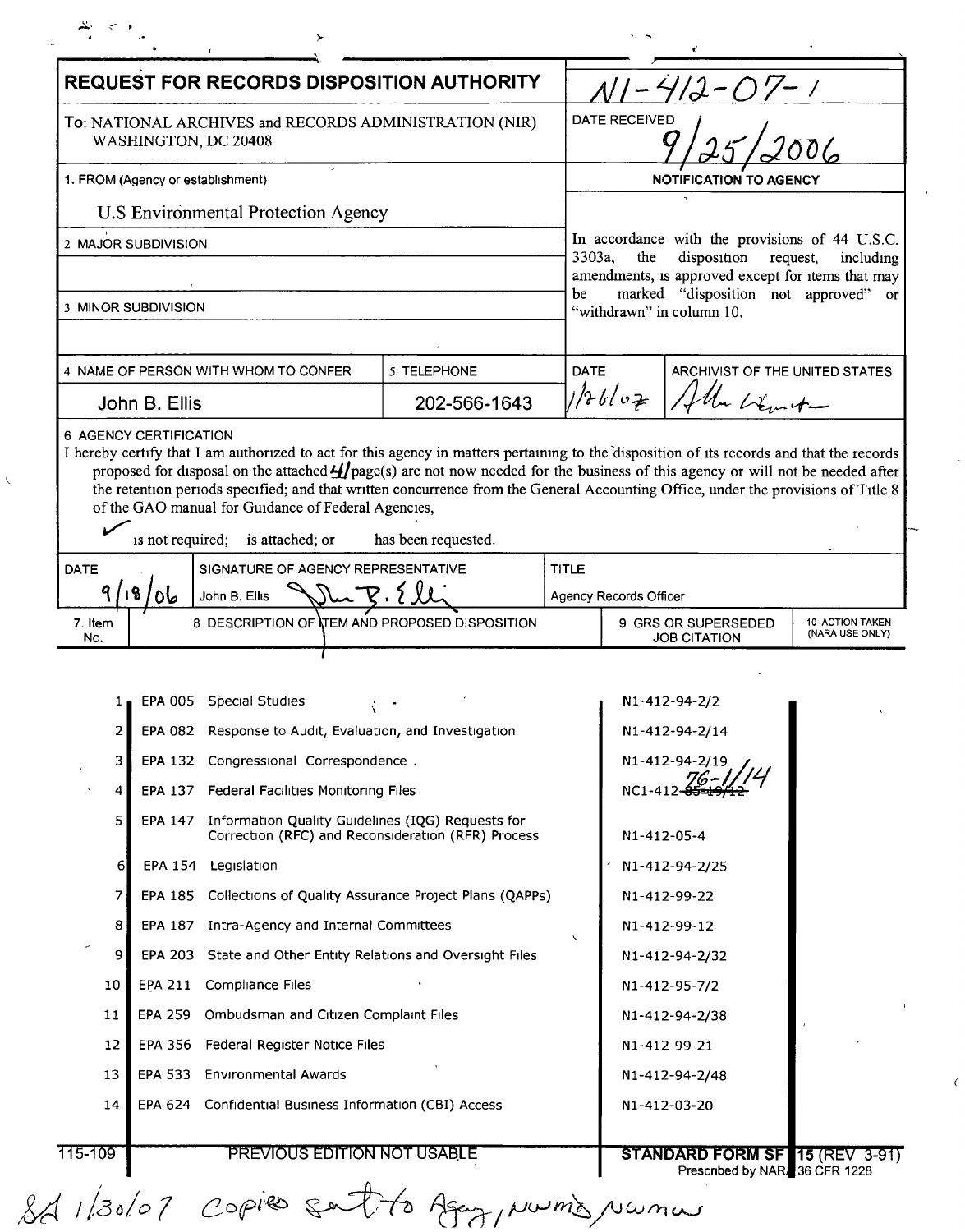.- . ... I. ,

15 EPA 679 Bid Protest Appeals NCl-412-84-2/8  $\ddot{\phantom{0}}$ 

 $\sim$  . The set of the set of the set of the set of the set of the set of the set of the set of the set of the set of the set of the set of the set of the set of the set of the set of the set of the set of the set of the s

 $\overline{1}$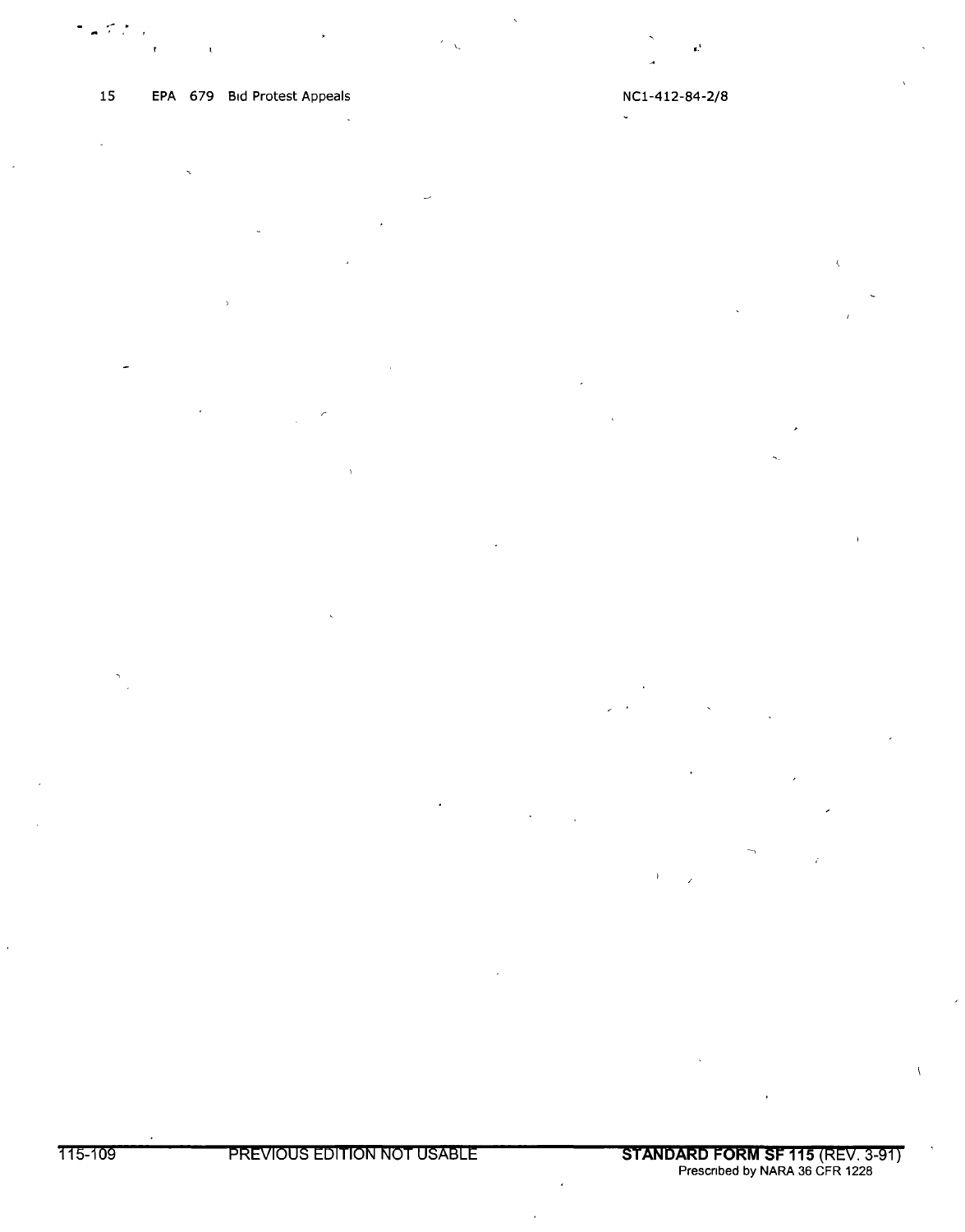

'"

This schedule is in development. It may not be used to retire or destroy records. If you have any questions, please contact the Records Help Desk.

# **EPA Records Schedule 005**

Status: Development, 08/14/2006

Title: Special Studies

Program: All Programs

~ Applicability: Agency-wide

Function: 108 - Environmental Management

#### NARA Disposal Authority:

This schedule authorizes the disposition of the record copy in any media (media neutral). Records designated for permanent retention must be transferred to the National Archives in accordance with NARA standards at the time of transfer.

• Pending

#### Description:

Contains supporting files relating to the development of special studies and surveys produced in house by individuals, committees or task forces. Examples of such studies include topics such as environmental levels of toxic substances, coastal zone management, or economic benefits and impacts of pesticides.

Excludes: Final studies and surveys (EPA 258) and management studies (EPA 105).

#### Disposition Instructions:

Item a: Record copy

- Disposable
- Close upon completion of study. Destroy 7 years after file closure.

#### Guidance:

Final studies and surveys are scheduled as EPA258.

If copies of studies are Incorporated Into other series such as Superfund site files, that disposition takes

<http://intranet.epa.gov/records/schedule/> devel1005.htm *9/1212006*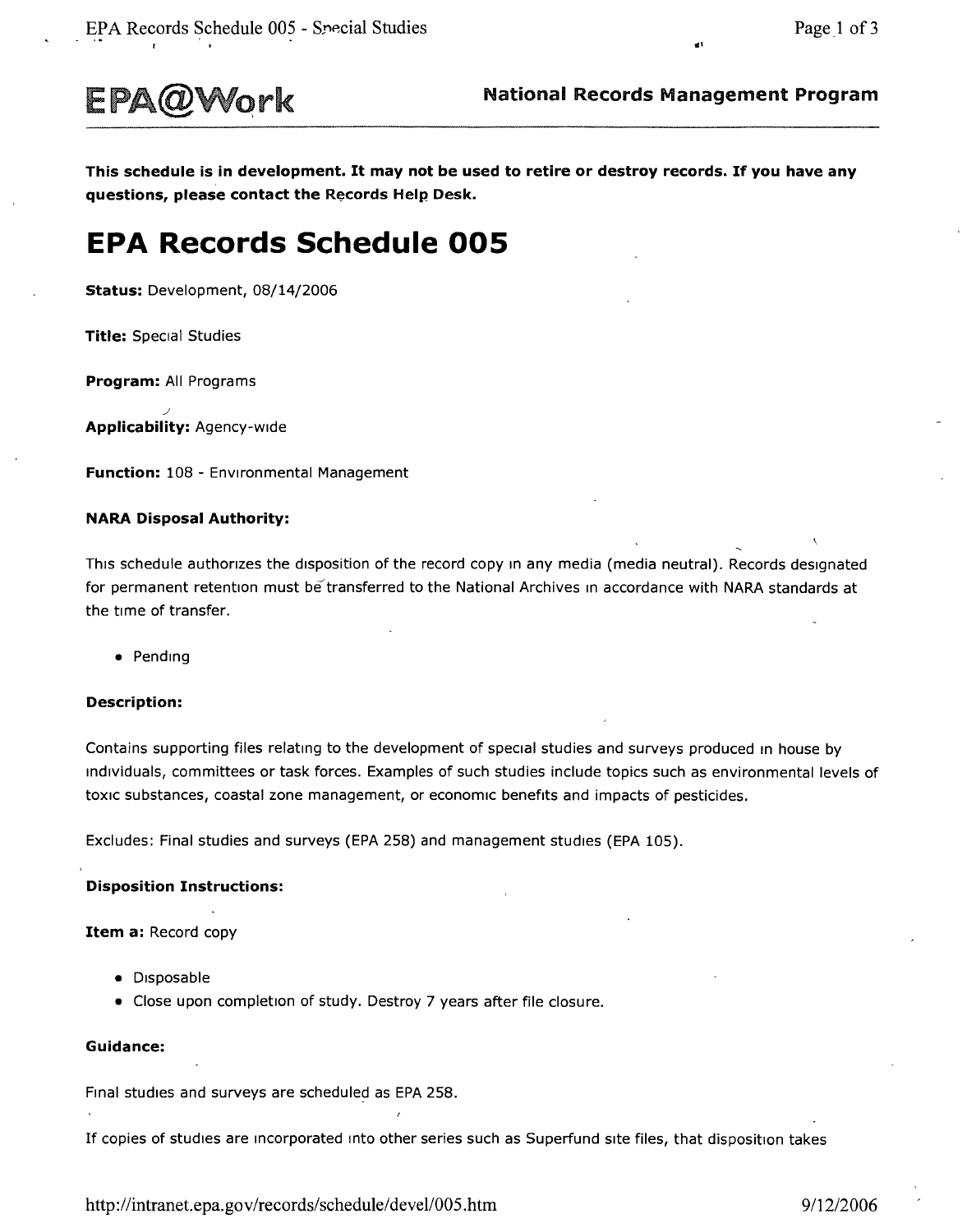precedence. Reference (nonrecord) and information copies may be destroyed when no longer needed.

Contract records are covered in EPA020 (Superfund site-specific), EPA 055, EPA 202, and EPA 258. Grants and other program agreements are found in EPA 001 (Superfund site-specific) and EPA 003 (all programs except Superfund site-specific). Management studies are scheduled as EPA 105 and pilot projects as EPA099.

If tracking systems are used to manage the studies, they must be retained for the length of time specified In this schedule. However, databases specifically established as part of a special study need to be scheduled separately and are not covered by this schedule.

#### **Reasons for Disposition:**

The disposition instructions have been rewritten as media neutral to allow for maintaining the record copy In EPA's electronic recordkeeping system. The retention has not changed.

The following Items were deleted 08/14/2006:

Item b - Copies on optical disk and CD-ROM was deleted as nonrecords.

Item c - Electronic copies created with word processing and electronic mall applications was deleted pursuant to NARA Bulletin 2006-04.

#### **Custodians:**

Multiple units

#### **Related Schedules:**

EPA 001, EPA 003, EPA 020, EPA 055, EPA 099, EPA 105, EPA 202, EPA 258

#### **Previous NARA Disposal Authority:**

NC1-412-76-1/II/20 (TN28-D2/20), NC1-412-76-1/III/22 (TN28-D3/22), NC1-412-76-1/V/9 (TN28-D5/9), NCl-412-76-3/5b (TN28-C14/5b), NCl-412-76-15/7b (TN28-c20/7b), NCl-412-78-10/12b, NCl-412-85-1/2, NCl-412-85-24/20b, Nl-412-94-2/2

**Entry:** 03/20/1991

**EPA Approval:** Pending

#### **NARA Approval:** Pending

Explanation of Schedule Fields | Search the Schedules Browse the Development schedules by: Number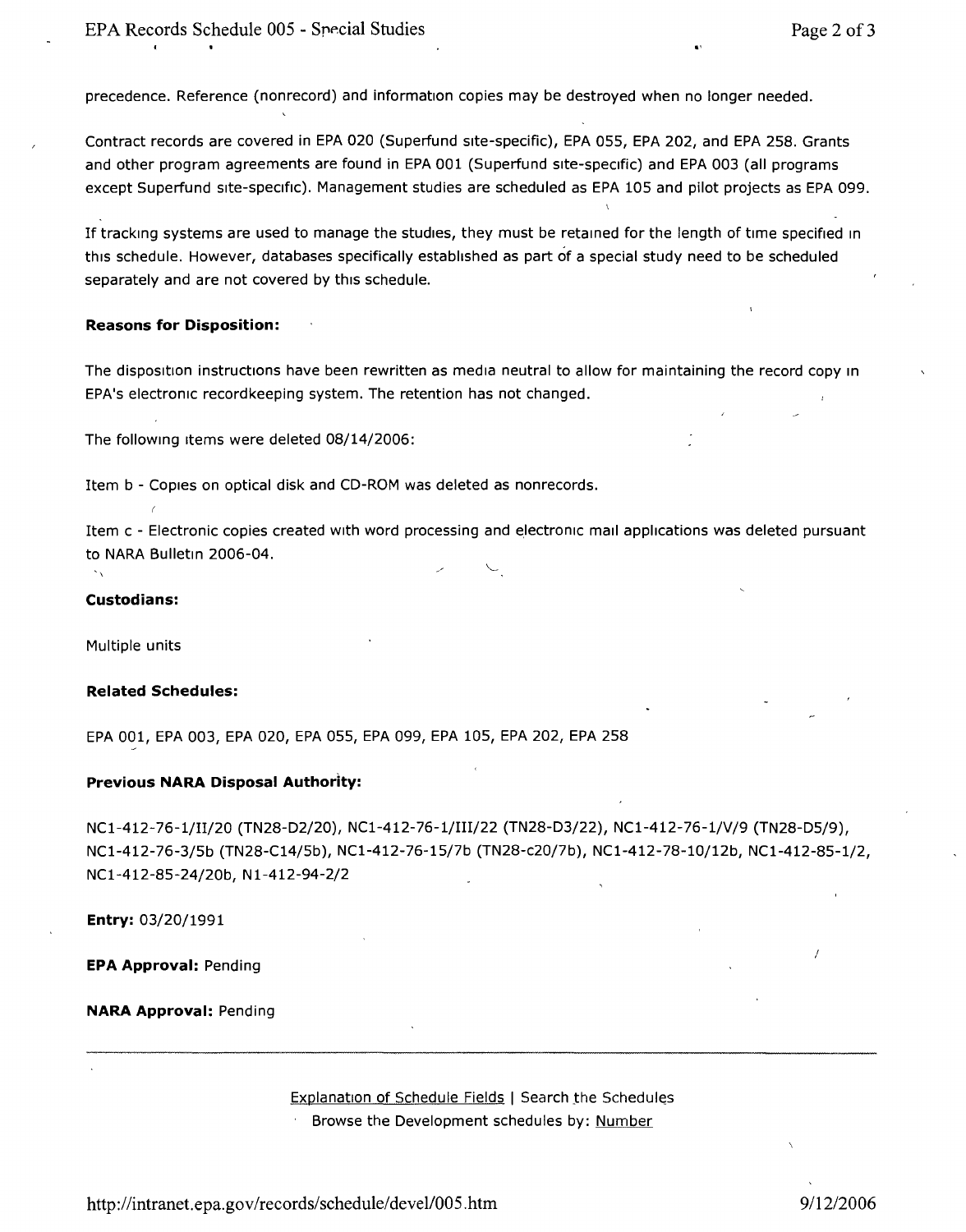Drafts | Schedules | Meetings | Calendar Best Practices I Forms I Resources

Search | Comments | NRMP@Work | EPA@Work

"- Last updated on Fnday, September 8th, 2006 URL: <http://mtranet.epa.gov/records/schedule/devel/OOS.> htm

http://intranet.epa.gov/records/schedule/devel/005.htm 9/12/2006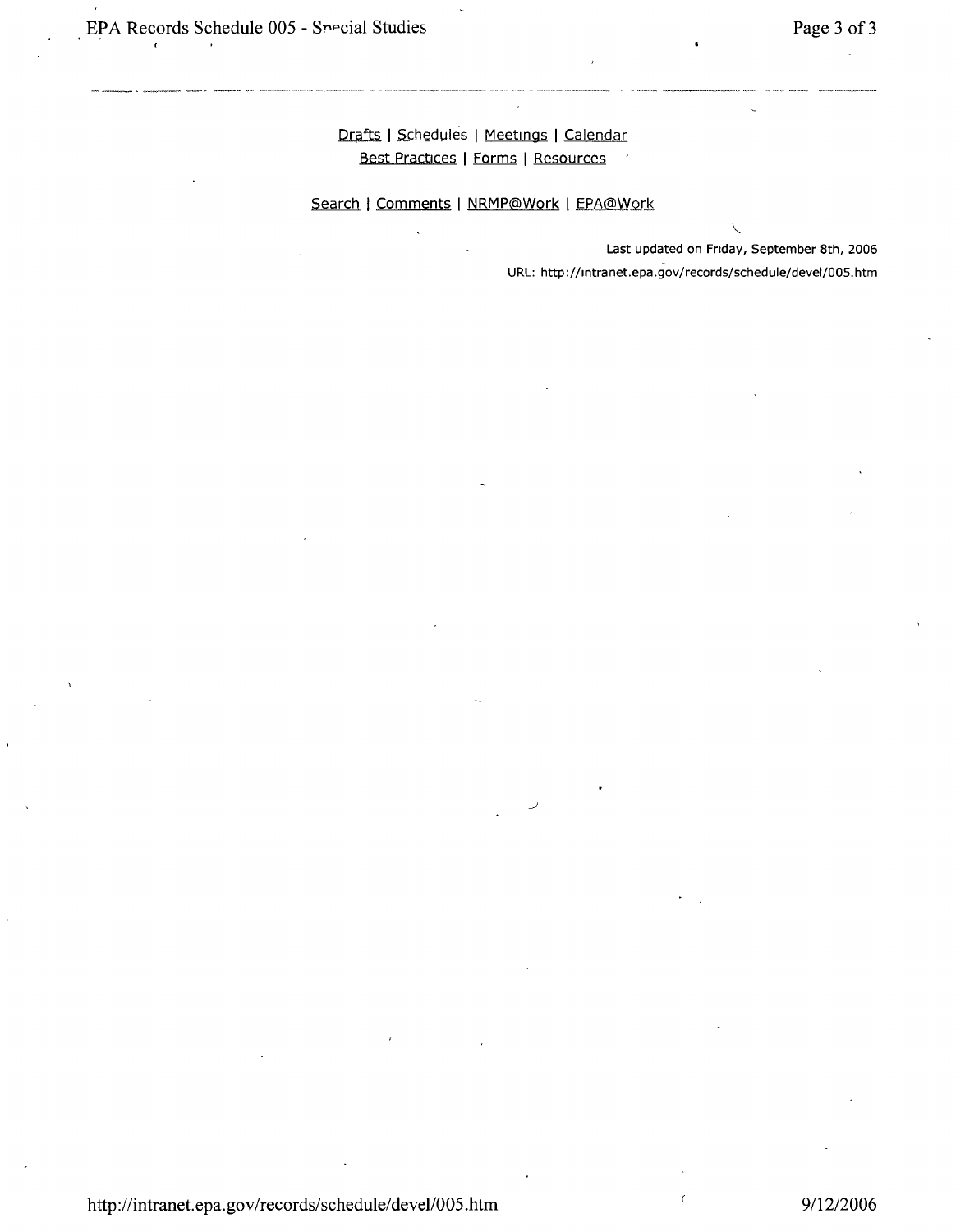

EPA@Work National Records Management Program

This schedule is in development. It may not be used to retire or destroy records. If you' have any questions, please contact the Records Help Desk.

# **EPA Records Schedule 082**

Status: Development, 08/15/2006

Title: Response to Audit, Evaluation, and Investigation

Program: All Programs

Applicability: Agency-wide

Function: 301-091 - Corrective Action

#### NARA Disposal Authority:

This schedule authorizes the disposition of the record copy in any media (media neutral). Records designated for permanent retention must be transferred to the National Archives in accordance with NARA standards at the time of transfer.

• Pending

#### Description:

Includes records used to document and track the Agency's response to audit, evaluation, and investigation processes conducted Internally (e.g., by Inspector General (IG)), or externally (e.g., by General Accounting Office (GAO)). Audits and evaluations may be initiated by EPA, by an outside agency with oversight over EPA, or it may be requested by Congress. Records relating to these special projects Include controlled and followthrough correspondence, conference materials, issue and position papers, responses, work plans, studies, corrective actions, tracking/milestones, and related records such as Corrective Action System (CATS) printouts.

Records related particularly to Federal Managers Financial Integnty Act (FMFIA) Include: documentation of Internal control objectives and techniques, work plans, status reports on conduct of internal control reviews, correction of reported matenal weaknesses, and related materials such as the Corrective Action Tracking system (CATS), Event Cycle Documentation, Management Control Plan, Audit Follow-up, Annual Assurance Letter, and internal control review reports and supporting documentation.

#### Disposition Instructions:

Item a: Record copy

<http://intranet.epa.gov/records/schedule/devel/082.htm> 9/12/2006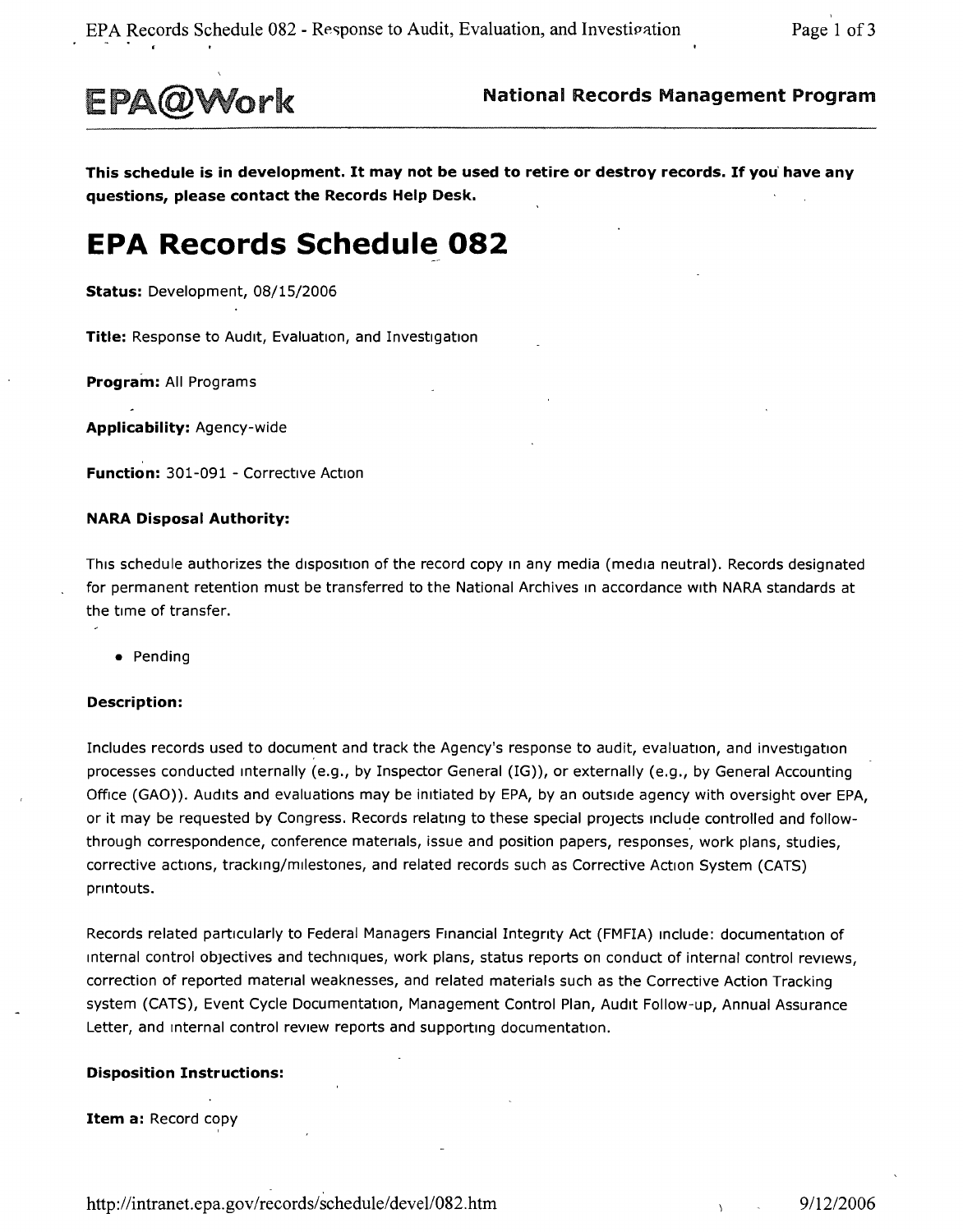- Disposable
- Close inactive records when corrective action is complete. Destroy 10 years after file closure.

#### **Guidance:**

This series focuses on the specific response or corrective actions taken by the office subject to the evaluation function, not the audit itself. The record copy of the audit or evaluation will reside wrth the organization performing the audit (e.g., IG, GAO, Congress).

Program offices are responsible for maintaining and dispositioning the record copy of FMFIA documentation according to the disposition instructions. Internal control coordinators are not responsible for keeping the documentation, only a certification that it exists. All other copies may be destroyed when no longer needed.

Records of Agency directives and qurdance created by Office of Management and Budget (OMB) and other offices relating to responses to evaluation/audit should be maintained In the responding office. Copies provided to internal control coordinators and audit liaisons should be kept as reference material and can be discarded when superseded.

Audit resolution records maintained In OARM are scheduled as EPA658. Contract Reviews and Audits are scheduled as EPA 184.

As required by 36 CFR 1228.58, records with special restrictions such as confidential business information (CBI) or those exempted from disclosure by statute such as the Privacy Act must be shredded or otherwise definitively destroyed with witnessed disposal for records destroyed by contractors.

#### **Reasons for Disposition:**

The disposition Instructions have been rewritten as media neutral to allow for maintaining the record copy in EPA's electronic recordkeeping system. The retention is unchanged.

Item b for electronic copies created with word processing and electronic mail applications was deleted 08/15/2006 pursuant to NARA Bulletin 2006-04.

#### **Custodians:**

Multiple units

#### **Related Schedules:**

EPA 658

#### **Previous NARA Disposal Authority:**

NC1-412-83-3/4, NC1-412-85-1/4, N1-412-86-4/4, N1-412-94-2/14, GRS 22

Entry:. 06/08/1992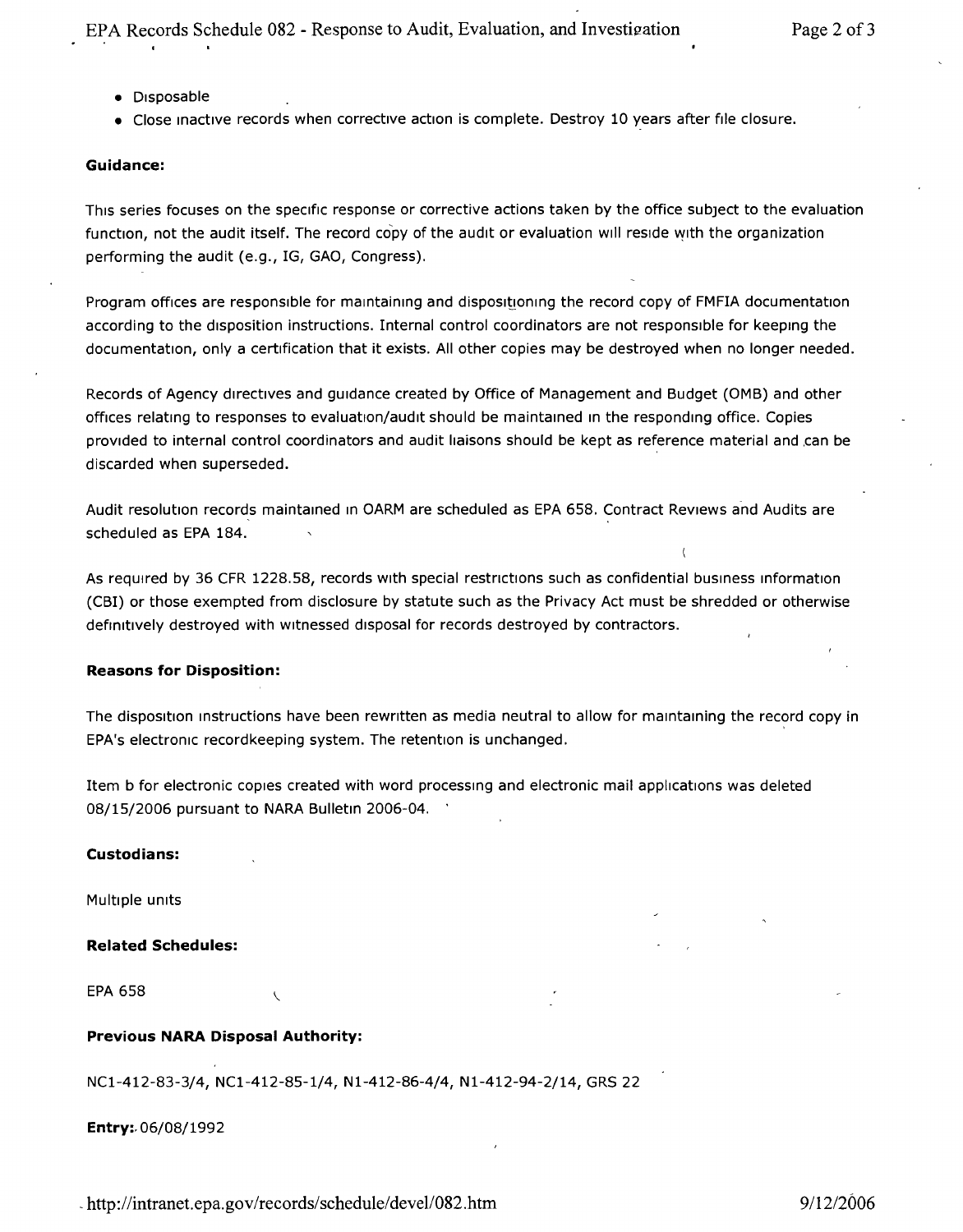**EPA Approval:** Pending

**NARA Approval:** Pending

Explanation of Schedule Fields | Search the Schedules Browse the Development schedules by: Number

Drafts | Schedules | Meetings | Calendar Best Practices | Forms | Resources

Search | Comments | NRMP@Work | EPA@Work

Last updated on Friday, September 8th, 2006 URL: <http://mtranet.epa.gov/records/schedule/deveI/082.htm>

'/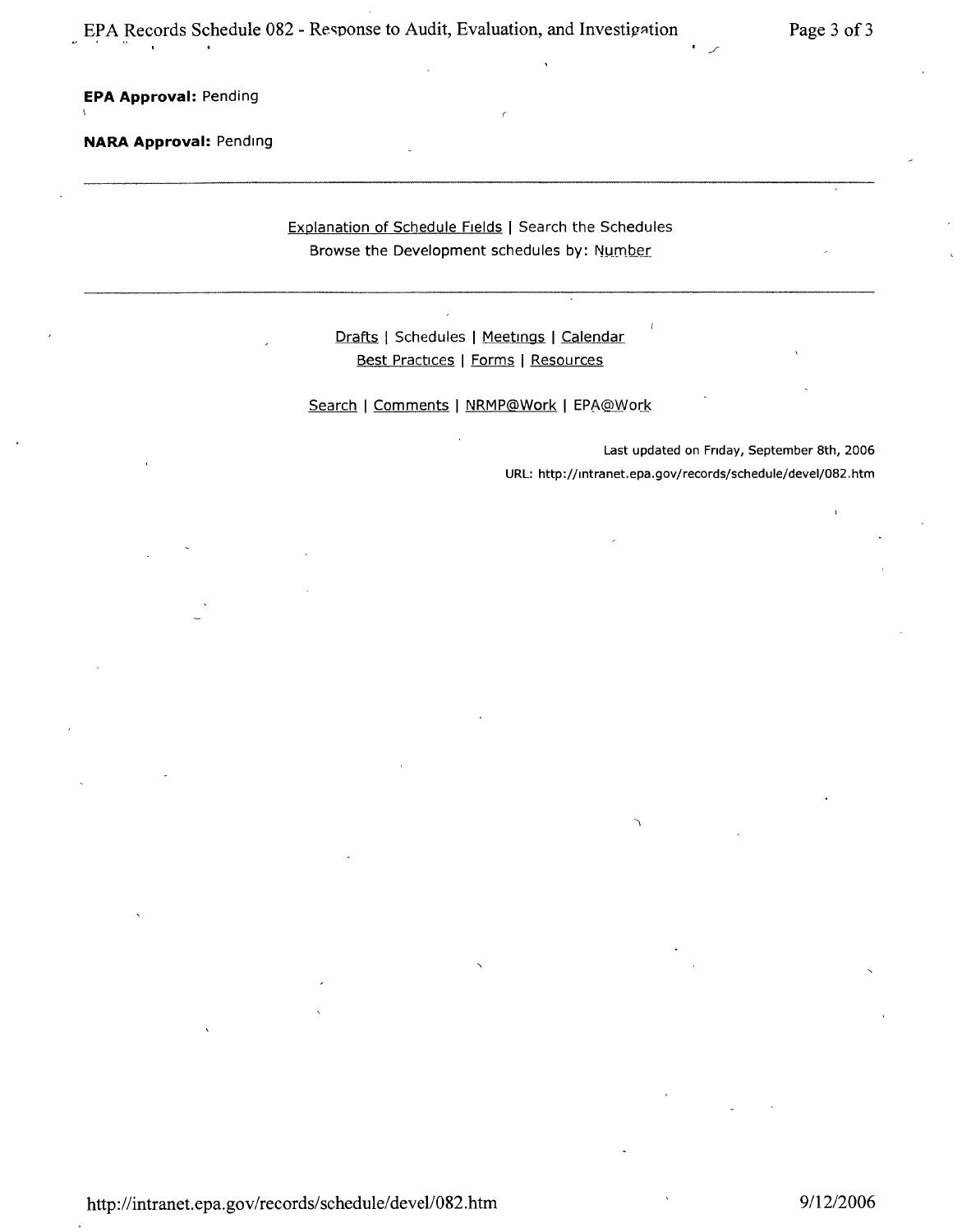

This schedule is in development. It may not be used to retire or destroy records. If you have any **questions, please contact the** Records **Help Desk.**

# **EPA Records Schedule 132**

**Status:** Development, 08/16/2006

**Title:** Congressional Correspondence

**Program:** All Programs

**Applicability:** Agency-wide

**Function:** 303-100 - Congressional Liaison Operations

#### **NARA Disposal Authority:**

This schedule authorizes the disposition of the record copy In any media (media neutral). Records designated for permanent retention must be transferred to the National Archives in accordance with NARA standards at the time of transfer.

• Pending

#### **Description:**

Contains copies of congressional correspondence received and referred to the program offices for reply. Includes copies of responses and background materials such as letters and memoranda, notes from meetings or telephone calls, transcripts from Congressional Inquiries or hearings, testimonies, and public hearing records. Includes correspondence from members of Congress and its committees.

#### **Disposition Instructions:**

*c*

**Item a: Record copy** 

- Disposable
- Close inactive records at end of Congressional session. Destroy 5 years after file closure.

#### **Guidance:**

This series contains routine inquines for lower level offices (Headquarters Drvisron and below) and may be used by all programs to destroy Congressional correspondence for which the office arranqed or Signed the reply when not filed as part of Controlled or Major Correspondence. Significant inquiries should be filed in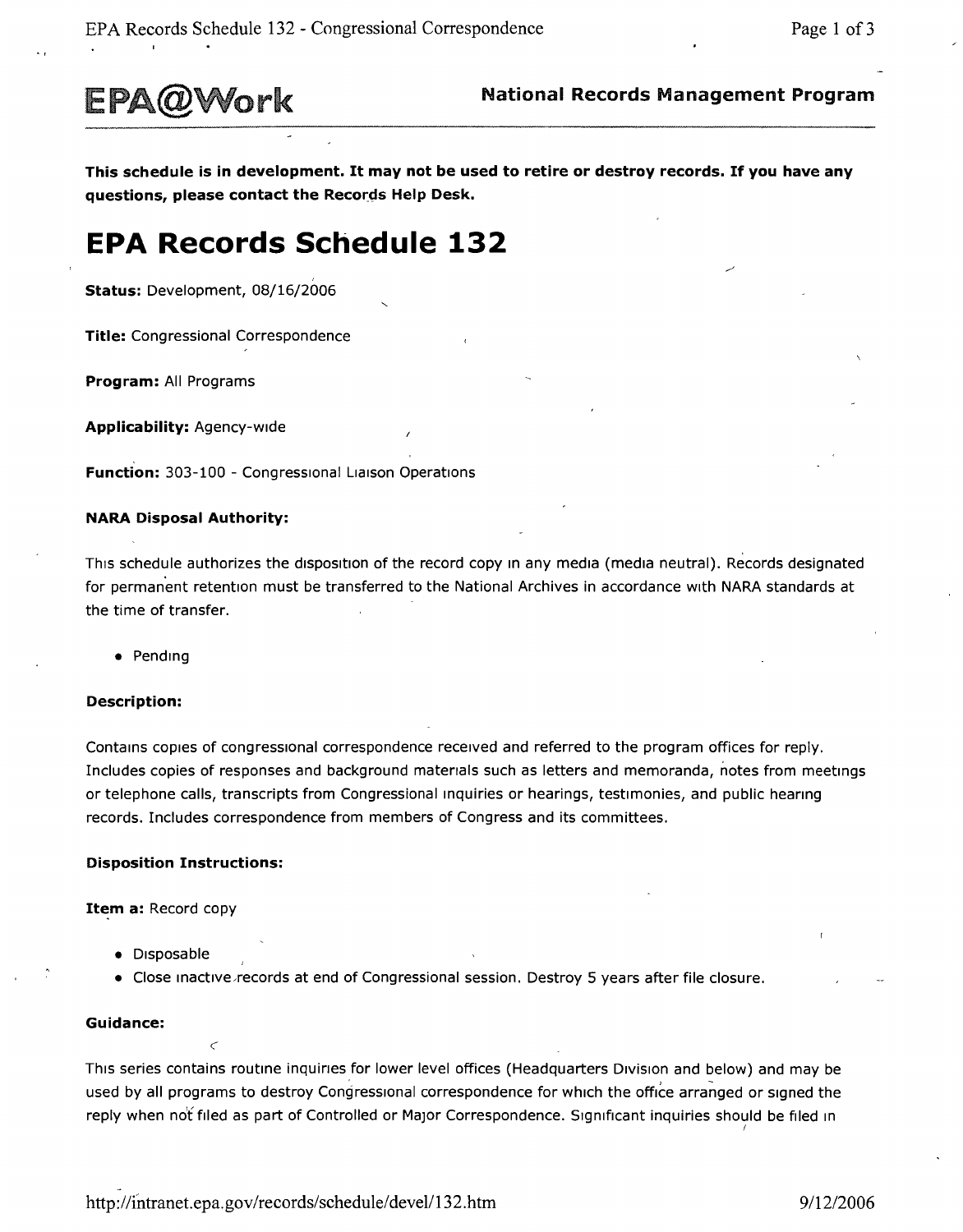Controlled or Major Correspondence, EPA 141. Other public inquiries are covered in EPA 309.

Copies of conqresstonal correspondence incorporated Into other files (e.g., Remedial Site Files - Superfund Site-Specific) should be dispositroned according to the instructions for the records they support.

Previous schedule items combined into this schedule were for the following programs: Federal Activities, Air Quality Planning and Standards, Regional Administrator and Staff, and Legislative. Specific item numbers are cited below.

#### **Reasons for Disposition:**

The disposition instructions have been rewritten as media neutral to allow for maintaining the record copy in EPA's electronic recordkeepinq system. The retention is unchanged.

Item b for electronic copies created with word processing and electronic mall applications was deleted 08/16/2006 pursuant to NARA Bulletin 2006-04.

#### **Custodians:**

Multiple units

#### **Related Schedules:**

EPA 127, EPA 141, EPA 309

#### **Previous NARA Disposal Authority:**

NCl-412-75-1/5, NCl-76-1/III/13, NCl-412-84-1/19, NCl-412-85-15/8, NCl-412-85-19/7, Nl-412-87-2/10 and 17, Nl-412-94-2/19

**Entry:** 08/20/1991

**EPA Approval:** Pending

#### **NARA Approval: Pending**

Explanation of Schedule Fields | Search the Schedules Browse the Development schedules by: Number

### Drafts | Schedules | Meetings | Calendar Best Practices I Forms I Resources

j

, <http://intranet.epa.gov/records/schedule/> devell13 2.htm *9112/2006*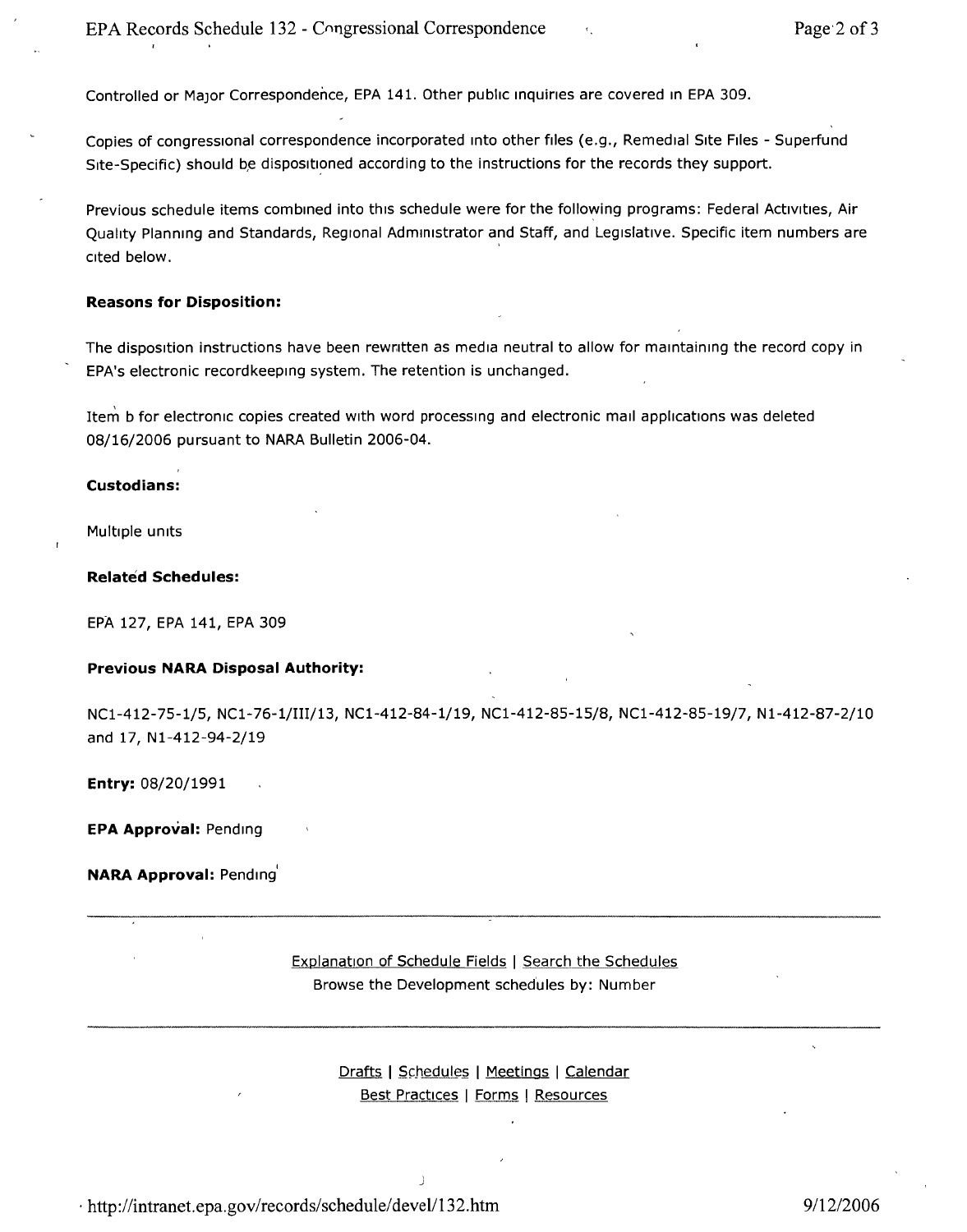Search | Comments | NRMP@Work | EPA@Work

 $\overline{1}$ 

Last updated on Friday, September 8th, 2006 URL: <http://lntranet.epa.gov/records/schedule/deveI/132.> htm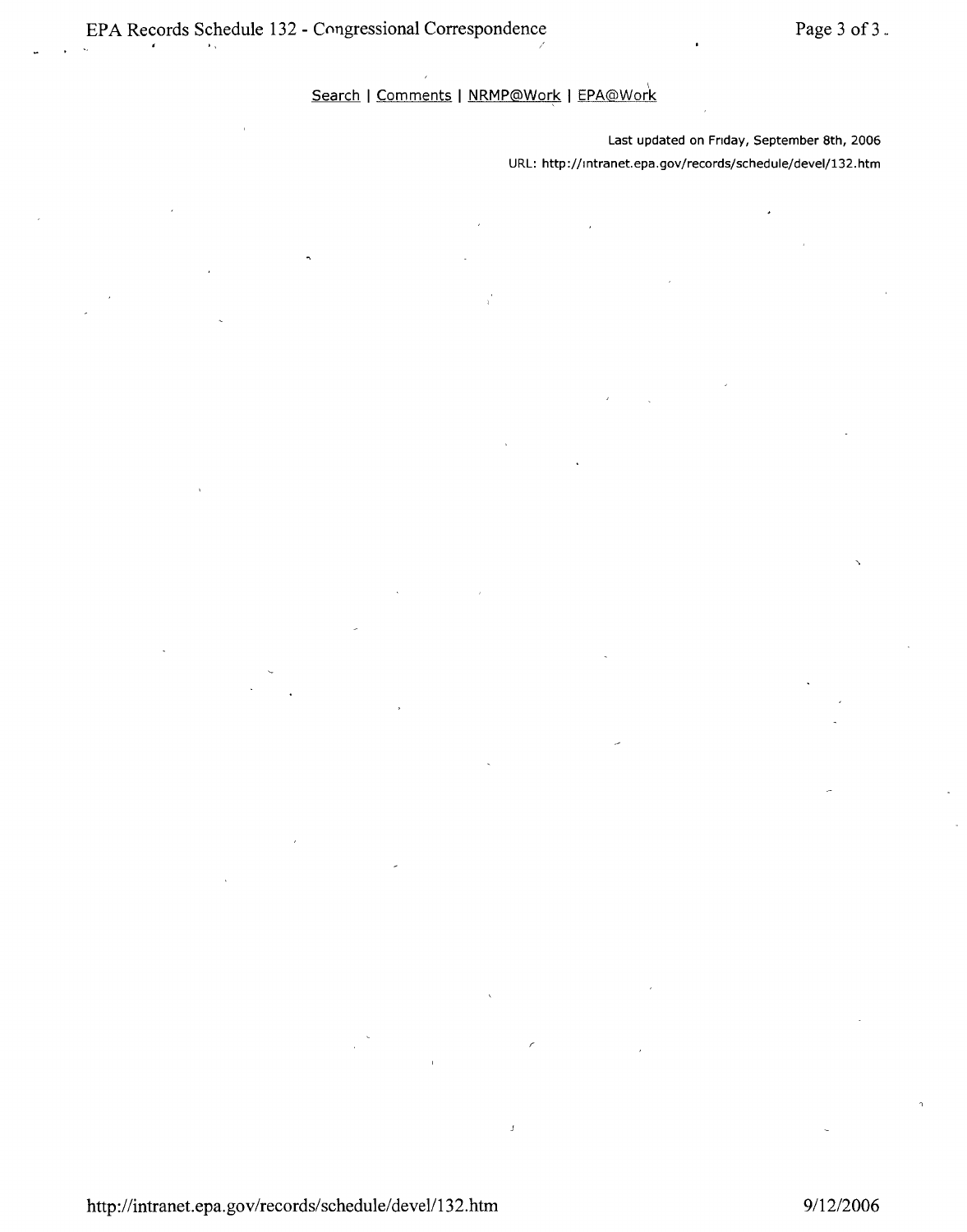

This schedule is in development. It may not be used to retire or destroy records. If you have any **questions, please contact the** R~cords **Help Desk.**

# **EPA Records Schedule 137**

**Status:** Development, 08/16/2006

**Title:** Federal Facilities Monitoring Files

**Program:** All Programs

**Applicability:** Regions

**Function:** 108-025-08 - Compliance and Enforcement

#### **NARA Disposal Authority:**

This schedule authorizes the disposition of the record copy in any media (media neutral). Records designated for permanent retention must be transferred to the National Archives in accordance with NARA standards at the time of transfer.

• Pending

#### **Description:**

Contains information used to monitor the environmental controls in use at installations and facilities operated by the federal government, including military installations. Monitoring includes all program areas. Records consist of correspondence with the facilities, survey reports showing inventory of pollution control equipment In use, discharge, and other factors.  $\frac{1}{2}$ 

Excludes: Site-specific records relating to hazardous waste sites at federal facilities which have been submitted under RCRA or CERCLA for preliminary assessments which are scheduled as EPA 012.

#### **Disposition Instructions:**

**Item a:** Record copy

- Disposable
- Close Inactive records at the end of the year. Destroy 5 years after file closure.

#### **Guidance:**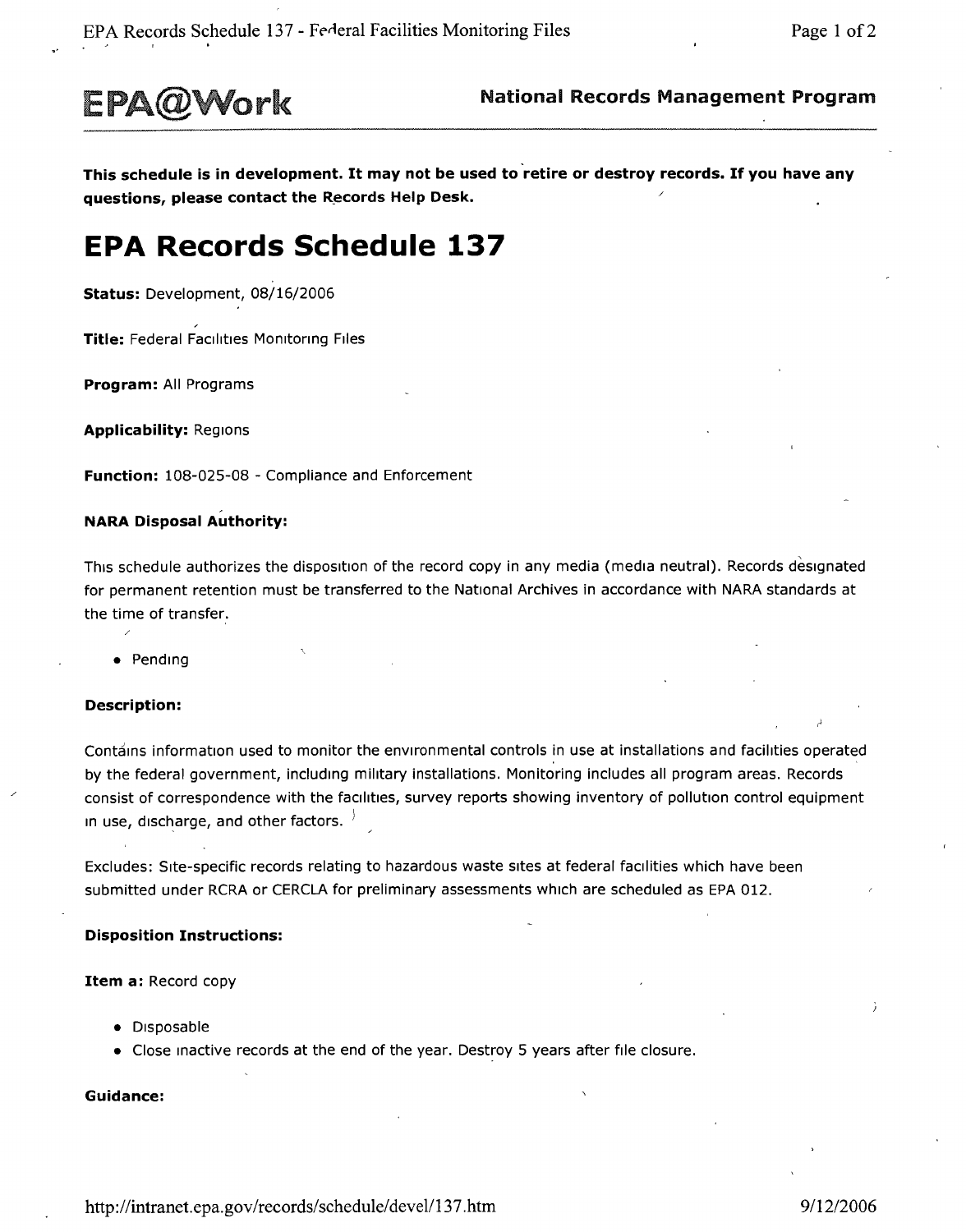The Federal Facilities Information System is scheduled as EPA 058. See EPA 012 for Federal Agency Hazardou: Waste Compliance Site Files for Superfund site-specific records relating to hazardous waste sites at federal facilities which have been submitted under RCRA or CERCLA for preliminary assessments,

#### **Reasons for Disposition:**

Disposition instructions have been rewritten as media neutral to allow for maintaining the record copy in EPA's electronic recordkeeprnq system, The retention is unchanged,

Item b for electronic copies created with word processing and electronic mall applications was deleted 08/16/2006 pursuant to NARA Bulletin 2006-04,

 $\overline{\phantom{0}}$ 

#### **Custodians:**

Multiple units

#### **Related Schedules:**

EPA 012, EPA 058

#### **Previous NARA Disposal Authority:**

*t71 -I!t"*  $NC1-412$ 

**Entry:** 08/21/1991

**EPA Approval:** Pending

**NARA Approval:** Pending

Explanation of Schedule Fields I Search the Schedules Browse the Development schedules by: <u>Number</u>

- . -- --~--------~-- - - --~----~-----------~--~~----- --------- -----------~~- - ~--------- ---~--~------~-------~--

Drafts | Schedules | Meetings | Calendar <u>Best Practices</u> | <u>Forms</u> | <u>Resources</u>

Search | Comments | NRMP@Work | EPA@Work

Last updated on Friday, September 8th, 2006 URL: <http://mtranet.epa.gov/records/schedule/devel/137> .htm

<http://intranet.epa.gov/records/schedule/>devel/137.htm 9/12/2006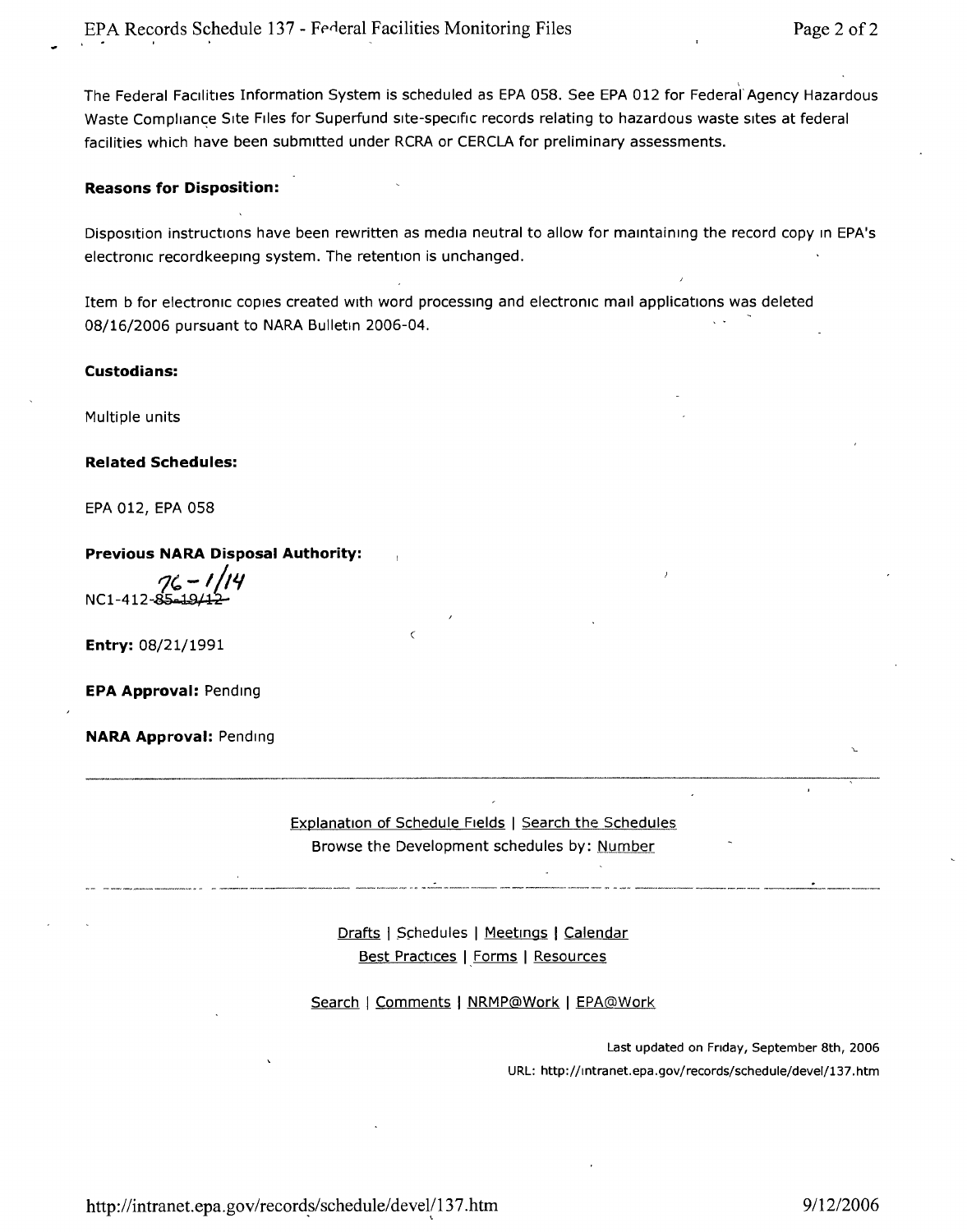# **EPA Records Schedule 147**

**Status:** Final, *03130/2007*

**Title:** Information Quality Guidelines (lQG) Requests for Correction (RFC) and Reconsideration (RFR) Process

**Program:** All Programs

**Applicability:** Agency-wide

**Function:** 304-104-06 - Quality Management

# **NARA Disposal Authority:**

This schedule authorizes the disposition of the record copy in any media (media neutral). Records designated for permanent retention must be transferred to the National Archives in accordance with NARA standards at the time of transfer.

*• Nl-412-07-1/5*

# **Description:**

Includes records created in response to requests from the public about potential data errors in information EPA distributes or disseminates, as allowable under EPA's information quality guidelines. Consists of the original request, copy of the reply, and all related documentation that supports the decision to accept or reject the request.

# **Disposition Instructions:**

**Item a:** Rejected requests for correction (RFC)

Includes requests rejected due to misinformation, misdirection of the request, or the frivolous nature of the request.

- **• Disposable**
- Close inactive records 90 days after rejection.
- Destroy immediately after file closure.

**Item b:** Approved requests for correction (RFC)

- **• Disposable**
- Close inactive records upon approval.
- Destroy 2 years after file closure.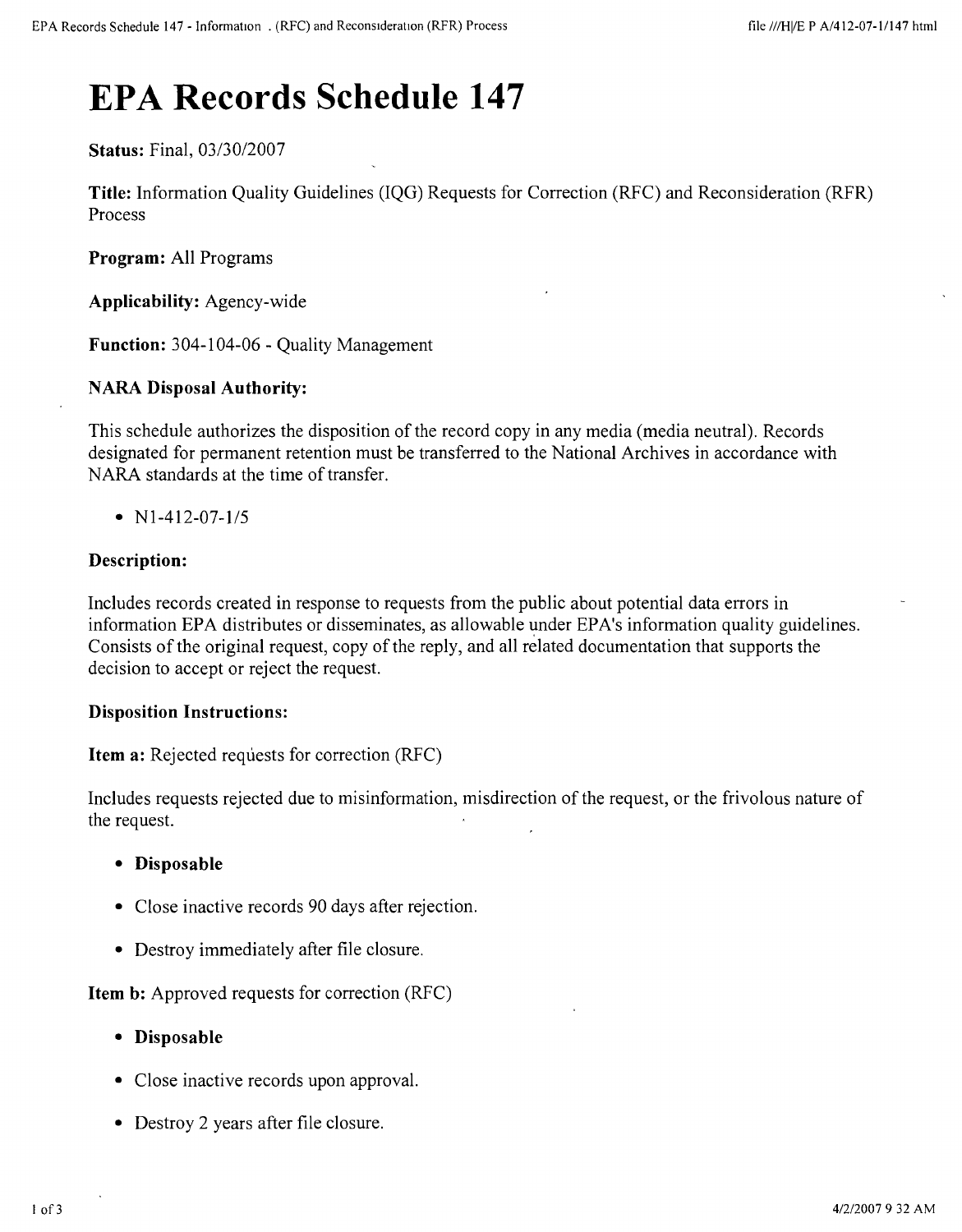**Item c:** Denied requests for correction (RFC)

- **• Disposable**
- Close inactive records upon denial.
- Destroy 4 years after file closure.

**Item d:** Requests for reconsideration (RFR) failing to meet criteria for reconsideration

- **• Disposable**
- Close inactive records 90 days after rejection.
- Destroy immediately after file closure.

**Item e:** Requests for reconsideration (RFR) approved by the Executive Panel

- **• Disposable**
- Close inactive records after final determination by the Executive Panel.
- Destroy 2 years after file closure.

**Item f:** Requests for reconsideration (RFR) rejected by the Executive Panel

- **• Disposable**
- Close inactive records after final determination by the Executive Panel.
- Destroy 6 years after file closure.

# **Guidance:**

The Quality Staff, Office of Environmental Information (OEI) is responsible for the overall administration of the RFC and RFR process.

Requests for correction - Requests are received via the Internet, mail or fax and transmitted to the office responsible for the information product or data. The program or regional office receiving the request is responsible for maintaining the record copy of the request and response. In cases where there are multiple offices involved, the Quality Staff designates a lead office responsible for maintaining the record copy.

Requests for reconsideration - If the request is not considered, the Quality Staff maintains the record copy unless the request relates to a specific program or region. If the request relates to a specific program or region, that office is responsible for maintaining the record copy. The chair of the Executive Panel is responsible for maintenance of the deliberative information supporting the Panel's decisions.

See EPA 089 for the Integrated Error Correction Process Database used to track errors in environmental data on EPA's Web site.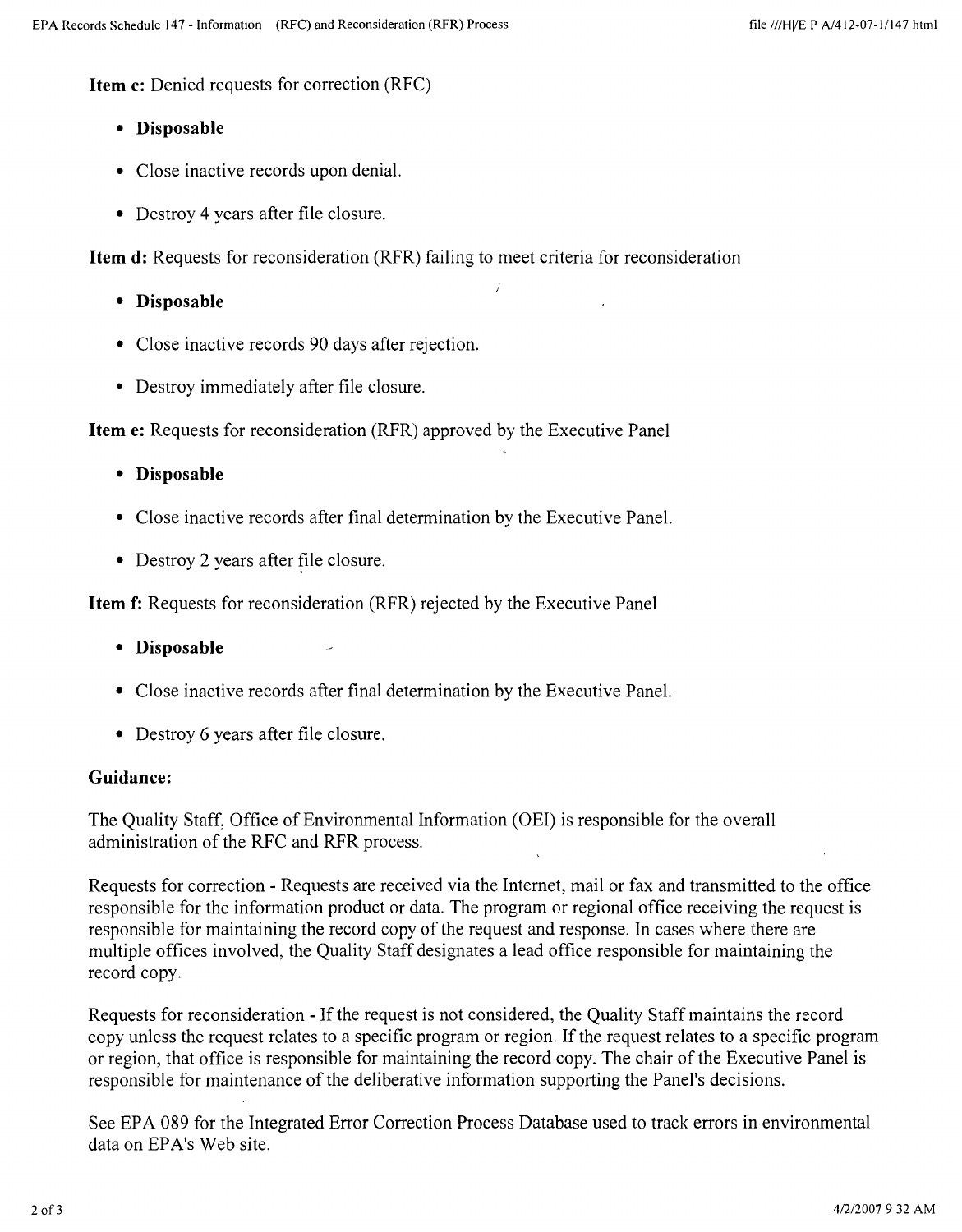# **Reasons for Disposition:**

The disposition instructions have been rewritten as media neutral to allow for maintaining the record copy in EPA's electronic recordkeeping system. The retention is unchanged.

Item g for electronic copies created with word processing and electronic mail applications was deleted *08116/2006* pursuant to NARA Bulletin 2006-04.

# **Custodians:**

Office of Environmental Information, Quality Staff

- **• Contact:** Connie Thoma
- **• Telephone:** 202-564-6874

# **Related Schedules:**

EPA 089

# **Previous NARA Disposal Authority:**

N 1-412-05-4

**Entry:** *10117/2002*

**EPA Approval:** *0911812006*

**NARA Approval:** *01126/2007*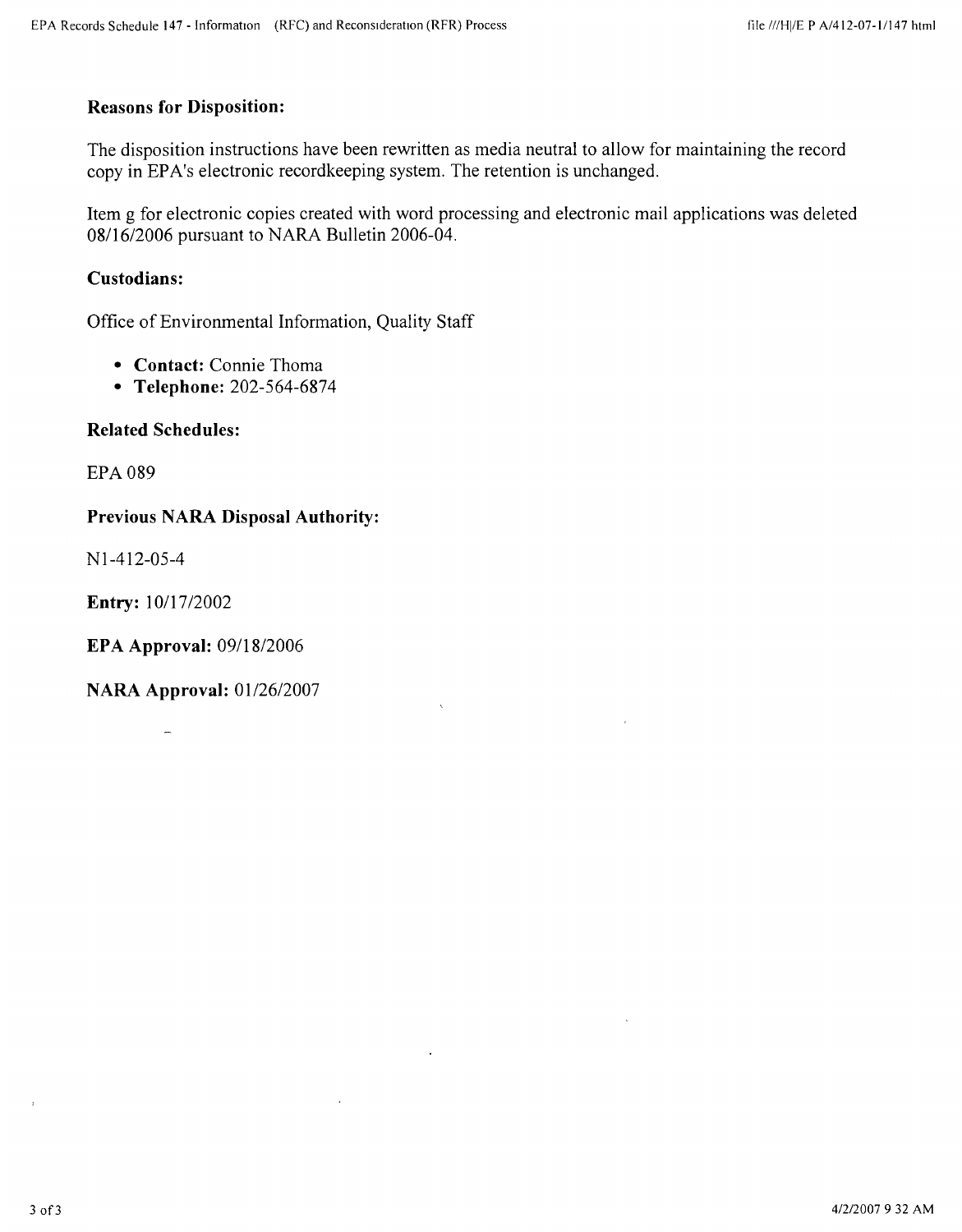

This schedule is in development. It may not be used to retire or destroy records. If you have any **questions, please contact the** Records **Help Desk. .**

# **EPA Records Schedule 154**

**Status:** Development, 08/16/2006

**Title:** Legislation

**Program:** All Programs.

**Applicability:** Agency-wide

**Function:** 303-099 - Proposal Development

#### **NARA Disposal Authority:**

This schedule authorizes the disposition of the record copy in any media (media neutral). Records designated for permanent retention must be transferred to the National Archives in accordance with NARA standards at the time of transfer.

• Pending

#### **Description:**

Contains documents and data relating to legislation formulated and proposed by the EPA and other government agencies and executive units circulated within the Agency for evaluation and comment. Includes Office of Management and Budget (OMB) request for comments, proposed and draft bills, acts, amendments, news clips, extracts from Congressional Record, briefing papers, hearing transcripts and reports, public and Internal comments and evaluations and other background information, and related correspondence.

#### **Disposition Instructions:**

**Item a:** Record copy

- Disposable
- Close inactive records upon final action on legislation. Destroy 8 years after file closure.

#### **Guidance:**

These files are either working papers and review copies of Agency proposed legislation or office copies of federal legislation circulated for review. The official set of Agency legislative history records is maintained by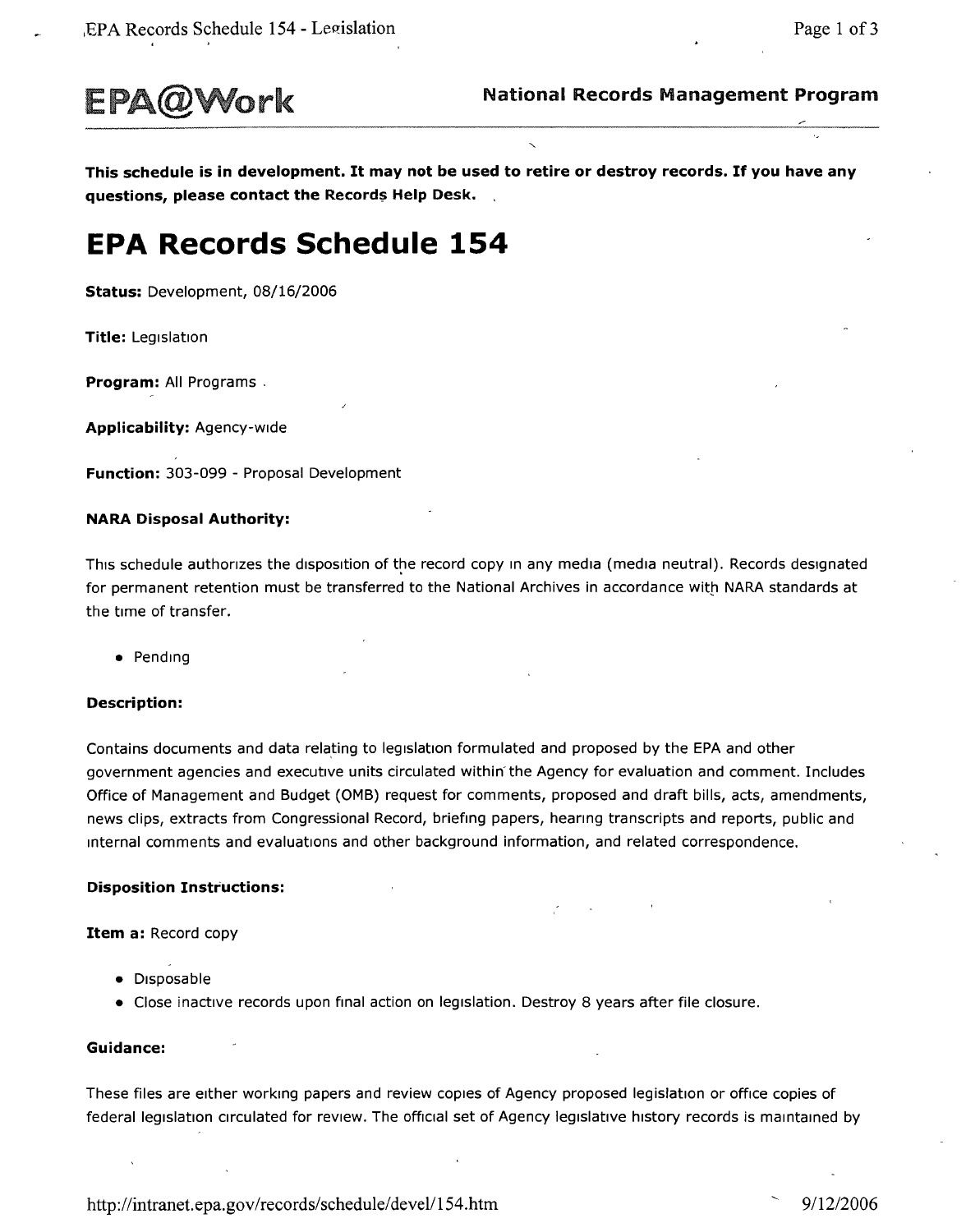the Office of Legislative Affairs and scheduled as EPA 528. See EPA 149 for Regulations, Standards and Guidelines and EPA 150 for Dockets. Information copies of environmental and other legislation held for reference can be destroyed when no longer needed or when superseded.

Previous schedule items combined into this schedule were for the following programs: Intergovernmental Liaison, Solid Waste, Emergency and Remedial Response, Toxic Substances, Mobile Source, International Activities, Regional Water, and Research and Development. Specific item numbers are cited below.

#### **Reasons for Disposition:**

The disposition instructions have been, rewritten as media neutral to allow for maintaining the record copy in EPA's electronic recordkeeping system. The retention is unchanged.

Item b for electronic copies created with word processing and electronic mall applications was deleted 08/16/2006 pursuant to NARA Bulletin 2006-04.

#### **Custodians:**

Multiple units

#### **Related Schedules:**

EPA 149, EPA 150, EPA 528

#### **Previous NARA Disposal Authority:**

NC174-273/3, NCl-412- ?5-5/2, NCl-412-76-1/III/15, NCl-412-76-15/8, NCl-412-77-5/8, NCl-412-78-2/8, NCl-412-78-10/8, NCl-412-82-12/8, NCl-412-82-8/18, NCl-412-84-1/14, NCl-412-85-4/11, NCl-412-85- 7/14, NC1-412-85-10/13, NC1-412-85-12/12, NC1-412-85-14/8, NC1-412-85-17/12, NC1-412-85-22/8, N1-412-94-2/25

**Entry:** 03/30/1992

**EPA Approval:** 10/07/1993

**NARA Approval:** 11/27/1996

Explanation of Schedule Fields | Search the Schedules Browse the Development schedules by: <u>Number</u>

> <u>Drafts | Schedules | Meetings | Calendar</u> Best Practices | Forms | Resources

<http://intranet.epa.gov/records/schedule/>devel/154.htm 9/12/2006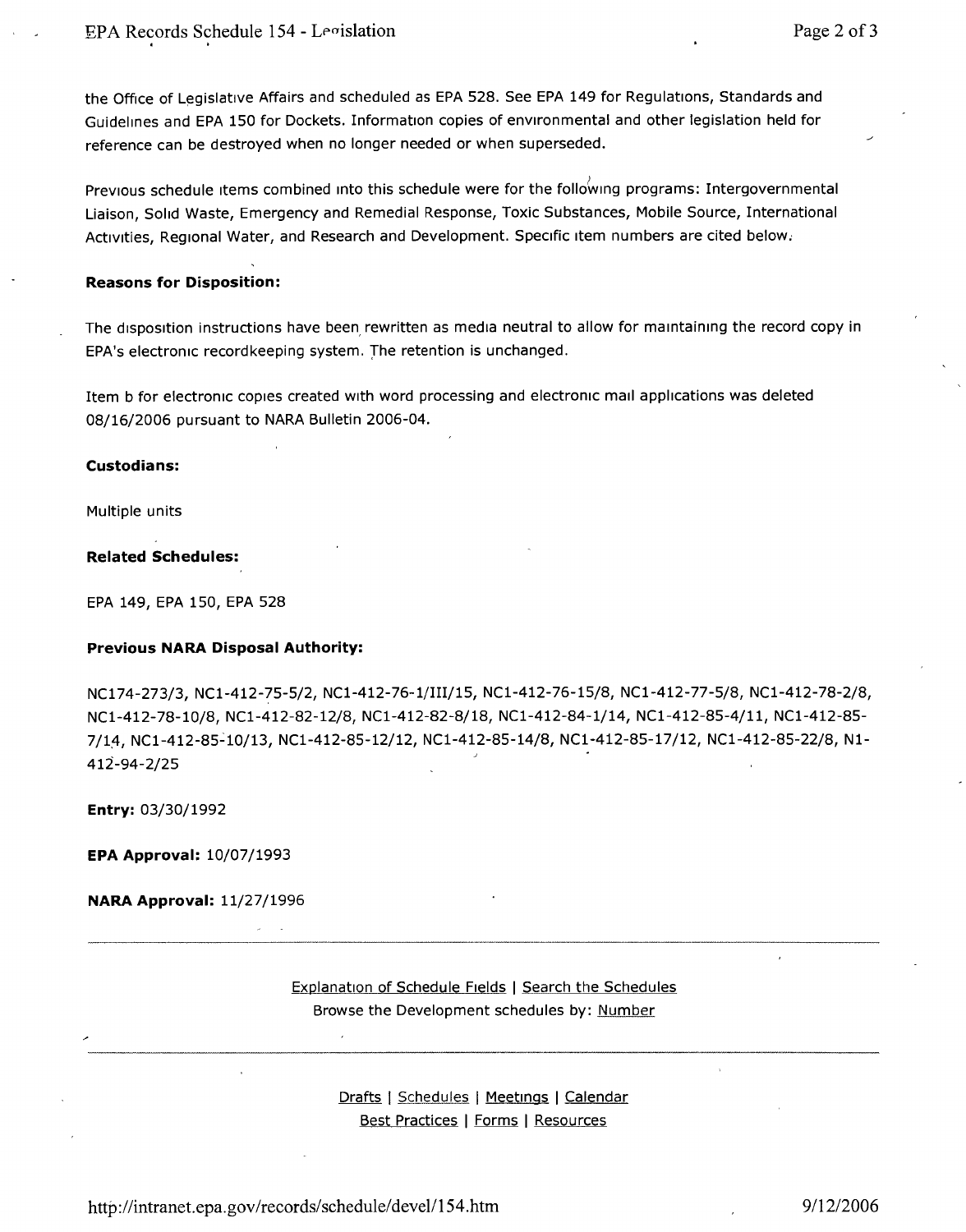### Search | Comments | NRMP@Work | EPA@Work

Last updated on Friday, September 8th, 2006 URL: <http://lntranet.epa.gov/records/schedule/deveI/154.> htm

/

 $\overline{\langle}$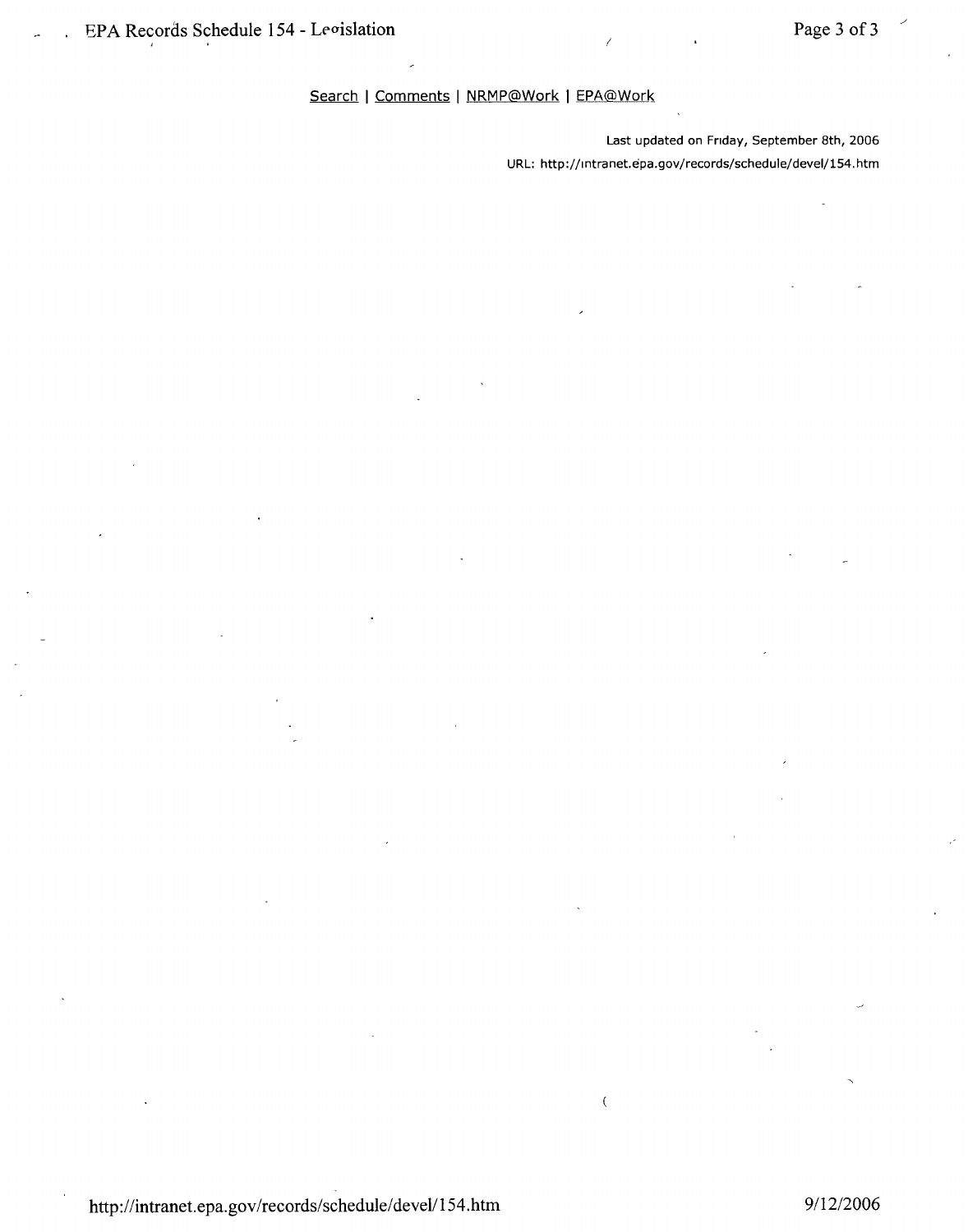# **EPA Records Schedule 185**

**Status:** Final, *03/30/2007*

**Title:** Collections of Quality Assurance Project Plans (QAPPs)

**Program:** All Programs

**Applicability:** Agency-wide

**Function:** 304-104-06 - Quality Management

# **NARA Disposal Authority:**

This schedule authorizes the disposition of the record copy in any media (media neutral). Records designated for permanent retention must be transferred to the National Archives in accordance with NARA standards at the time of transfer.

*• Nl-412-07-117*

### **Description:**

Quality Assurance Project Plans (QAPPs) describe procedures used to plan, implement, and assess environmental measurement activities to ensure that measurements ofthe appropriate type and quality are made to support decisions.

Also includes Quality Management Plans (QMPs) that document the quality system of the organization conducting environmental data collection activities, including but not limited to, internal EPA regional/division QMP, EPA contractor QMP, state agencies and tribal government agency-level or program-level QMPs for those programs with project-specific QAPP approval authority. Documents include plans, supporting review documentation, and amendments.

Excludes: QAPPs related to scientific research projects conducted in EPA Research and Development Laboratories scheduled as EPA 501 and EPA 503.

### **Disposition Instructions:**

**Item a:** Approved or accepted QAPPs

- **• Disposable**
- Close inactive records at approval, or at last amendment or last review.
- Destroy 10 years after file closure.

**Item b:** Approved or accepted QMPs

**• Disposable**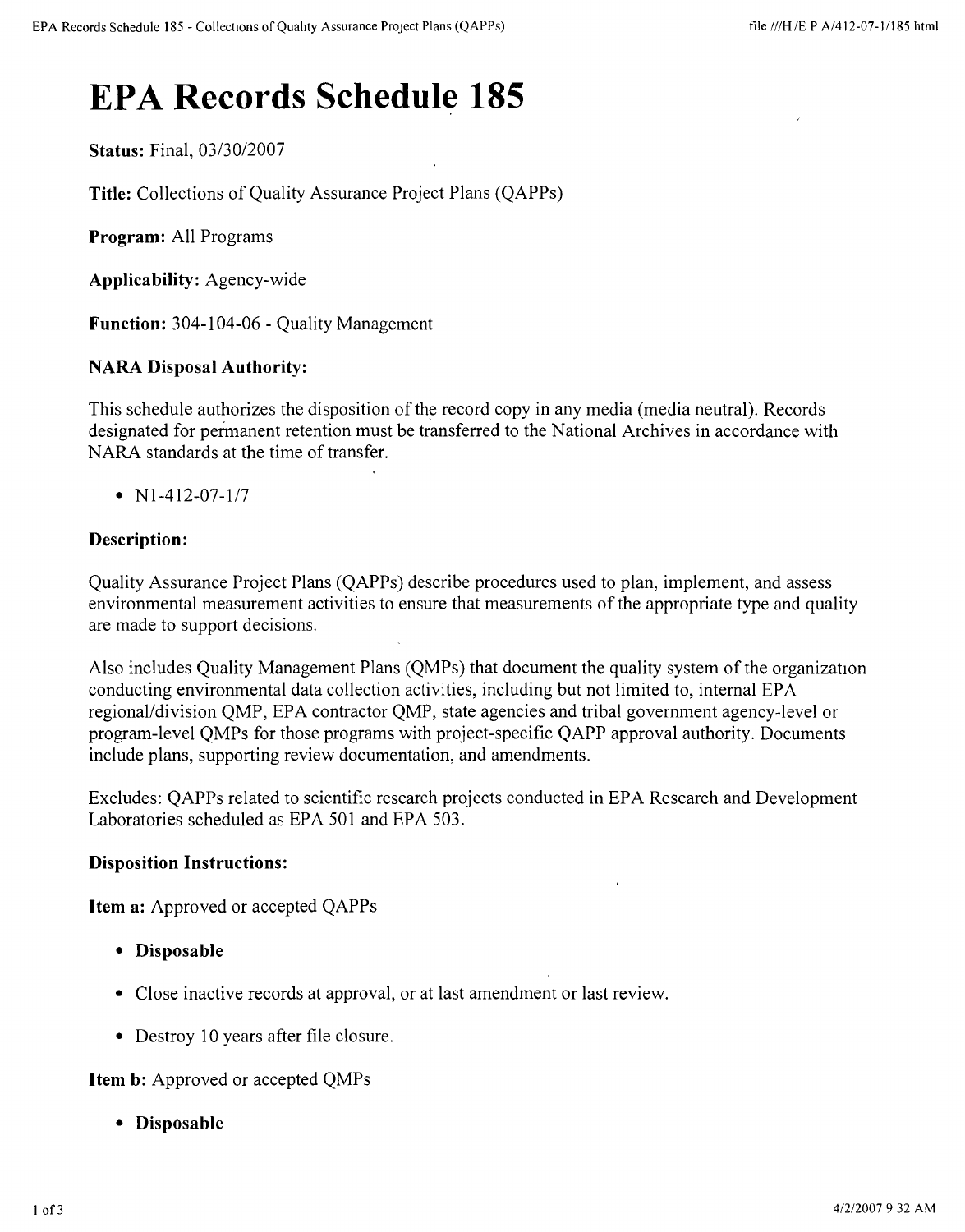- Close inactive records when superseded or after completion of the last review conducted under the plan, whichever is later.
- Destroy 10 years after file closure.
- **Item c:** QAPPs and QMPs that are not approved or accepted
	- **• Disposable**
	- Close inactive records after disapproval of the plan, or last correspondence or version of unapproved plan.
	- Destroy 3 years after file closure.

# **Guidance:**

Copies incorporated into other files (e.g., enforcement, permits, grants, etc.), are to be retained according to the disposition instructions for the records they support.

Superfund site-specific QAPPs are covered in EPA 013 for removal site files and EPA 014 for remedia site files.

QAPPs related to scientific research projects conducted by EPA Research and Development Laboratories are covered in EPA 501 for scientific research projects related to rulemaking and EPA 503 for scientific research projects related to basic, exploratory research.

Unacceptable draft versions of approved plans may be destroyed when no longer needed.

Disposition for certificates for follow-on years certifying approved plans that are still in effect are covered by item a.

Specific legal citations include, but are not limited to:

- 40 CFR Part 30.54
- 40 CFR Part 31.45
- 48 CFR Part 15, 1546.201, 1552.246-70 through 72

# **Reasons for Disposition:**

The disposition instructions have been rewritten as media neutral to allow for maintaining the record copy in EPA's electronic recordkeeping system. The retention is unchanged.

Item d for electronic copies created with word processing and electronic mail applications was deleted *08/1612006* pursuant to NARA Bulletin 2006-04.

# **Custodians:**

Multiple units

# **Related Schedules:**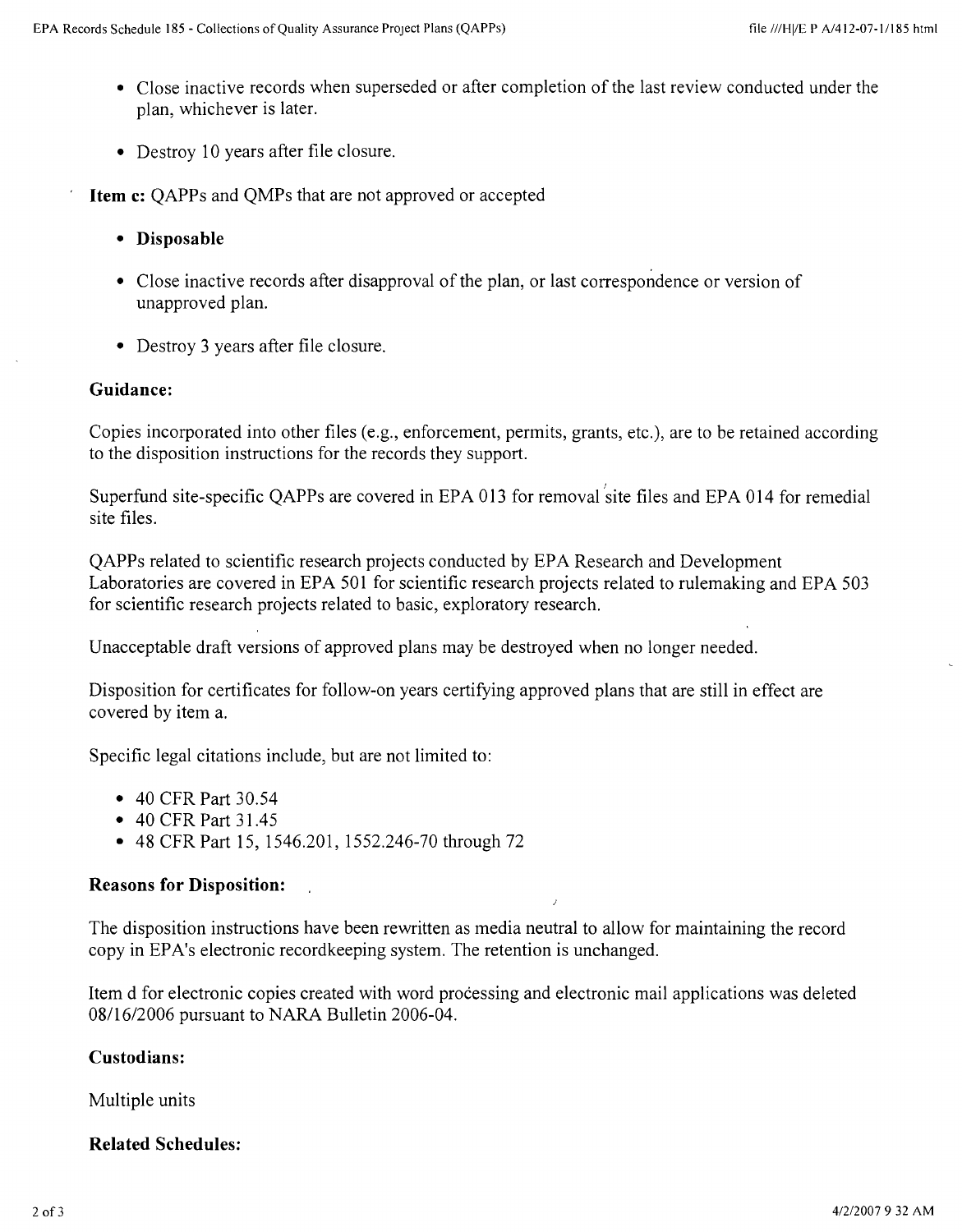# EPA 013, EPA 014, EPA 501, EPA 503

# **Previous NARA Disposal Authority:**

N 1-412-99-22

**Entry:** *05/2311995*

**EPA Approval:** *09118/2006*

**NARA Approval:** *01/26/2007*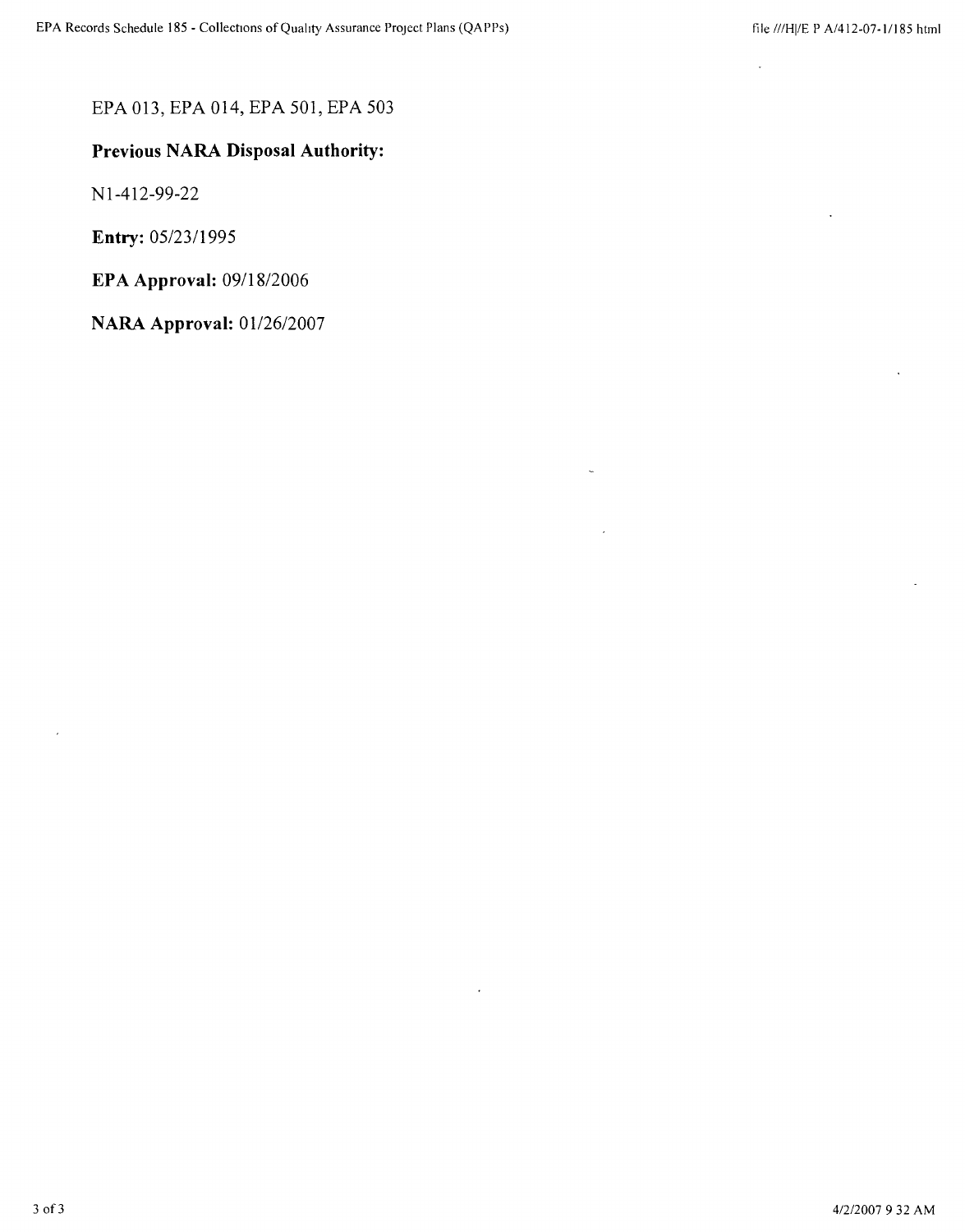

This schedule is in development. It may not be used to retire or destroy records. If you have any **questions, please contact the** Records Help Desk.

# **EPA Records Schedule 187**

**Status:** Development, 08/16/2006

**Title:** Intra-Agency and Internal Committees

**Program:** All Programs

**Applicability:** Agency-wide

**Function:** 401 - Administrative Management

#### **NARA Disposal Authority:'**

This schedule authorizes the disposition of the record copy in any media (media neutral). Records designated for permanent retention must be transferred to the National Archives in accordance with NARA standards at the time of transfe $\searrow$ 

- Pending (Item a)
- General Records Schedule 26/1a (Item b)

#### **Description:**

Includes records of meetings of committees and non-rulemaking work groups' and task forces held within EPA related to EPA's mission. Consists of meeting agendas, official copies of minutes or transcripts of meetings, copies of official committee reports, and background papers.

Also includes committees established for facilitative or operational purposes unrelated to EPA's mission, composed wholly of full-time officers or employees of the federal government, and not subject to the Federal Advisory Committee Act, e.g., committees tasked with organizing events, selecting of interior furnishings, overseeing volunteer activities or employee recreational activities.

Excludes: EPA's Quality and Information Council records which are scheduled as EPA 188 and Rulernakrnq Committees which are scheduled as EPA 518.

#### **Disposition Instructions:**

**Item a:** Committees related to EPA's mission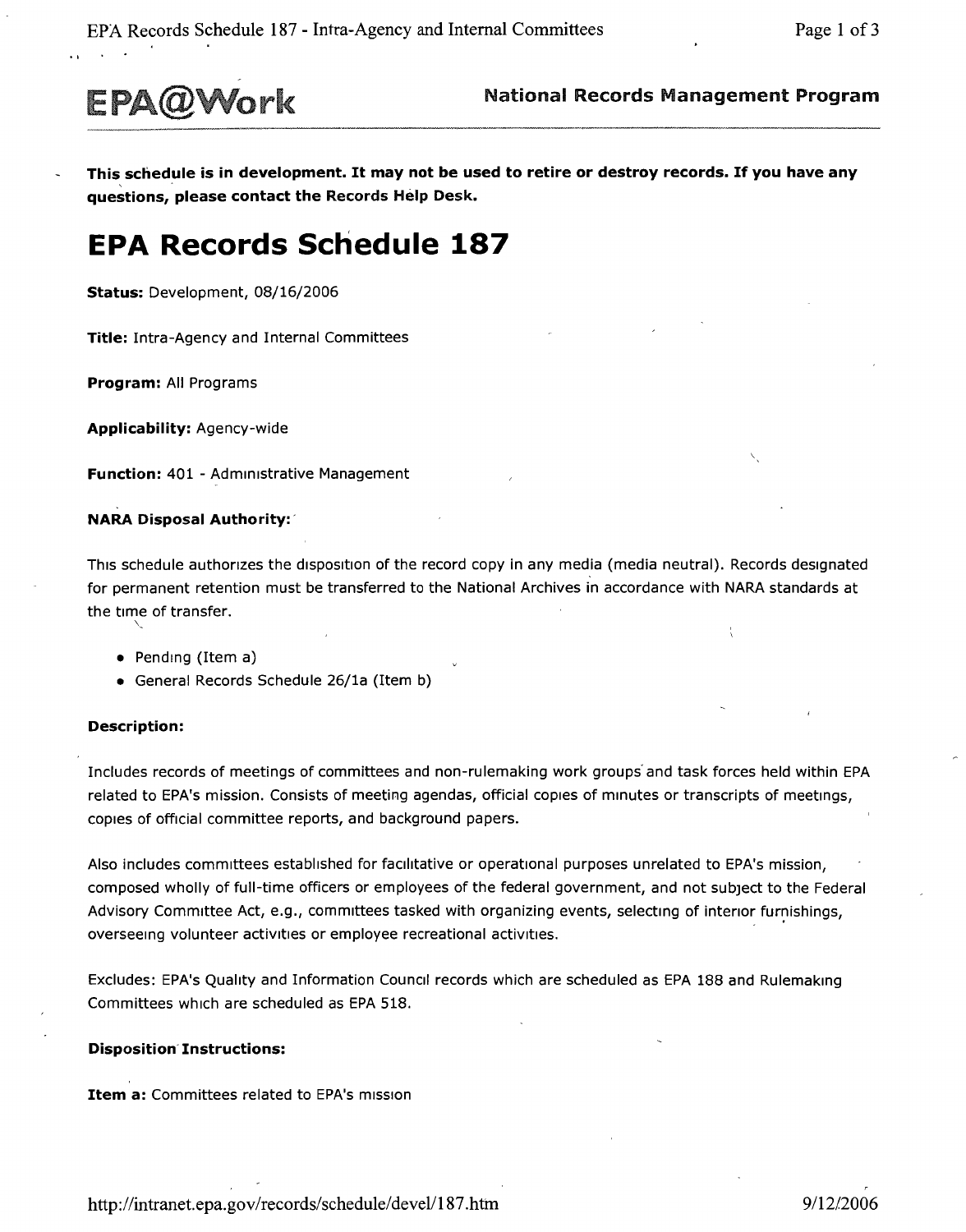- • Disposable
- • Close inactive records when committee superseded or canceled, at the completion of a significant activity (e.g., completion of a research report), or at the change of committee chair. Destroy 5 after file closure.

**Item b:** Committees unrelated to EPA's mission

- • Disposable
- Destroy/delete when no longer needed for administrative purposes.

*.J*

#### **Guidance:**

Disposition is to be applied by committee chair who designates the official copy of committee records and custodian.

Copies Incorporated into other files should be disposed of according to the instructions of the records they support. All other copies may be destroyed when no longer needed.

EPA's Quality and Information Council is scheduled as EPA 188. Other committee records are scheduled as:

- • EPA 180 Committee Management Records
- EPA 181 Records Created by Advisory Commissions, Committees, Councils, Boards, and Other Groups Established under the Federal Advisory Committee Act (FACA)
- EPA 186 Interagency Committee Records Not Related to FACA
- EPA 518 Rulemaking Committees
- • EPA 525 Congressional Committees (maintained by the Office of Congressional and Intergovernmental Relations)
- • EPA 737 C10 Committee Records

#### **Reasons for Disposition:**

The disposition instructions for item a have been rewritten as media neutral to allow for maintaining the record copy in EPA's electronic recordkeeping system. The retention is unchanged. Item b conforms to the General Records Schedule 26, Item 1a.

Item c for electronic version created with word processing and electronic mail applications was deleted 08/16/2006 pursuant to NARA Bulletin 2006-04.

#### **Custodians:**

Multiple units

#### **Related Schedules:**

EPA 180, EPA 181, EPA 186, EPA 188, EPA518, EPA 525, EPA737  $\overline{\phantom{1}}$ 

<http://intranet.epa.gov/records/schedule/>devel/187.htm 9/12/2006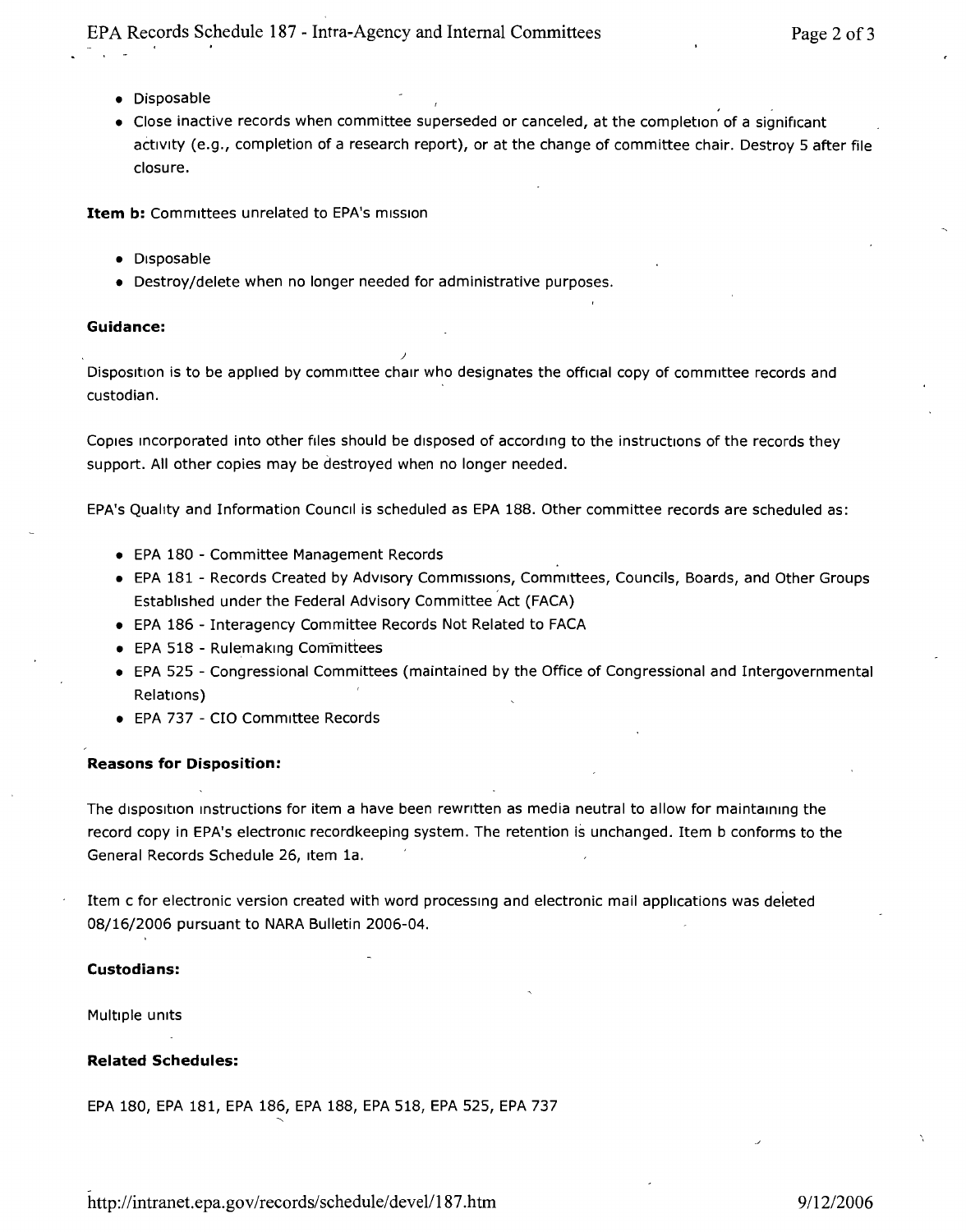#### **Previous NARA Disposal Authority:**

NCl-412-78-5/1, Nl-412-99-12

**Entry:** 08/12/1992

**EPA Approval:** Pending

**NARA Approval:** Pending

#### Explanation of Schedule Fields I Search the Schedules Browse the Development schedules by: Number

<u>Drafts</u> | <u>Schedu</u>les | <u>Meetings</u> | <u>Calendar</u> Best Practices I Forms I Resources

Search | Comments | NRMP@Work | EPA@Work

Last updated on Friday, September 8th, 2006 URL: <http://lntranet.epa.gov/records/schedule/deveI/187.htm>

)

\.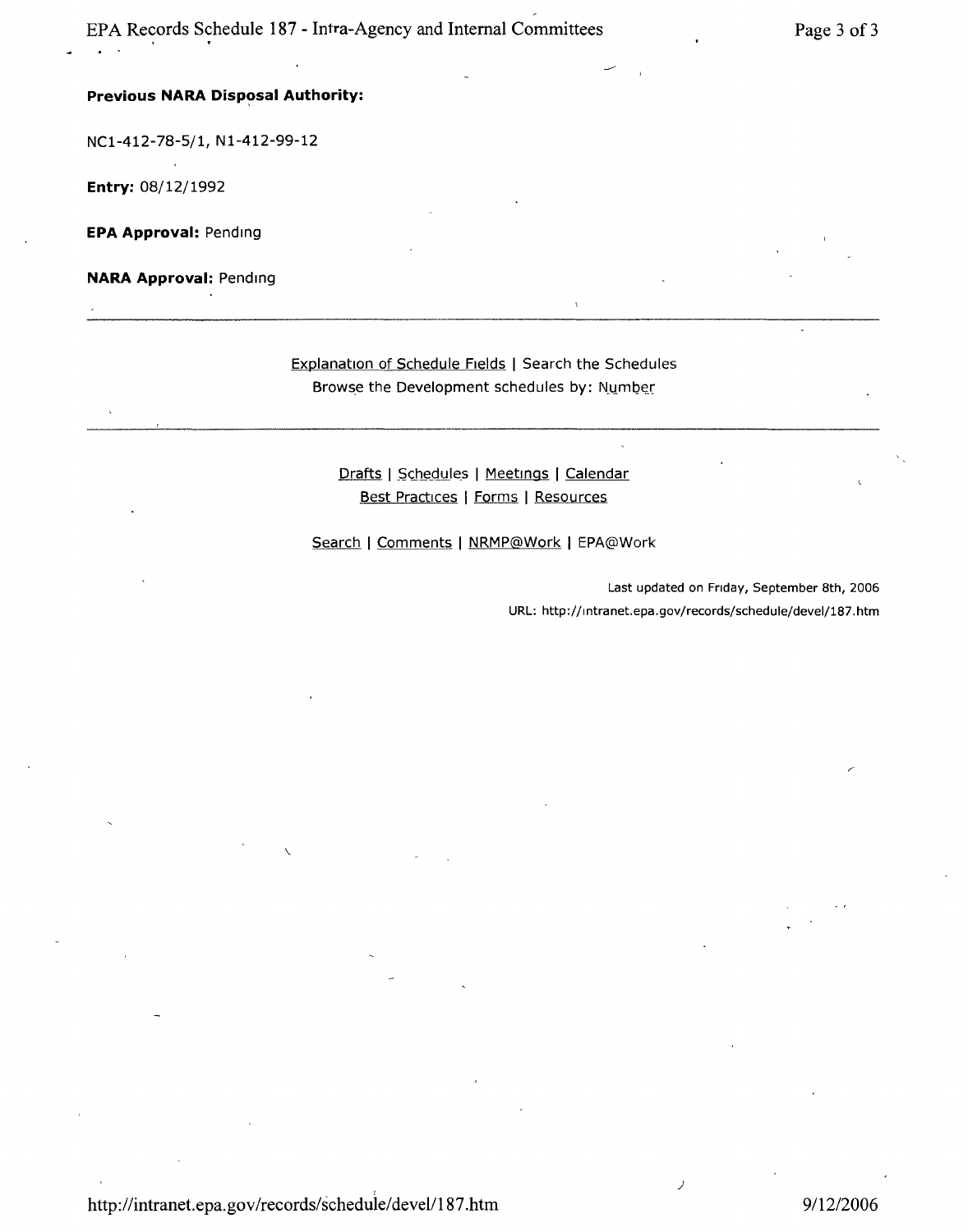

EPA@Work National Records Management Program

"- **This schedule is in development.** It-may **not be used to retire or destroy records. If you have any** <sup>I</sup> **questions, please contact the Records** H\_elp **Desk.**

# **EPA Records Schedule 203**

**Status:** Development, 08/17/2006

**Title:** State and Other Entity Relations and Oversight Files

**Program:** All Programs

**Applicability:** Agency-wide

**Function:** 301-093 - Program MOnitoring

#### **NARA Disposal Authority:**

This schedule authorizes the disposition of the record copy in any media (media neutral). Records designated for permanent retention must be transferred to the National Archives in accordance with NARA standards at the time of transfer.

• Pending

#### **Description:**

Contains records used to oversee programs which are operated in lieu of a federal program by states and other entitles. Includes reports, Inspections, inventories, correspondence, program reviews, and corrective actions.

#### **Disposition Instructions:**

**Item a:** Record copy

- Disposable
- Close Inactive records annually. Destroy 10 years after file closure.

#### **Guidance:**

The record copy of these files are held by the Agency (either headquarters or regional) office responsible for oversight. On-site reference sets of these documents may be maintained by offices other than the office of \ responsibility to support on-going program activities. All other informational and review copies can be destroyed when superseded or no longer needed.

 $\mathbf{A}$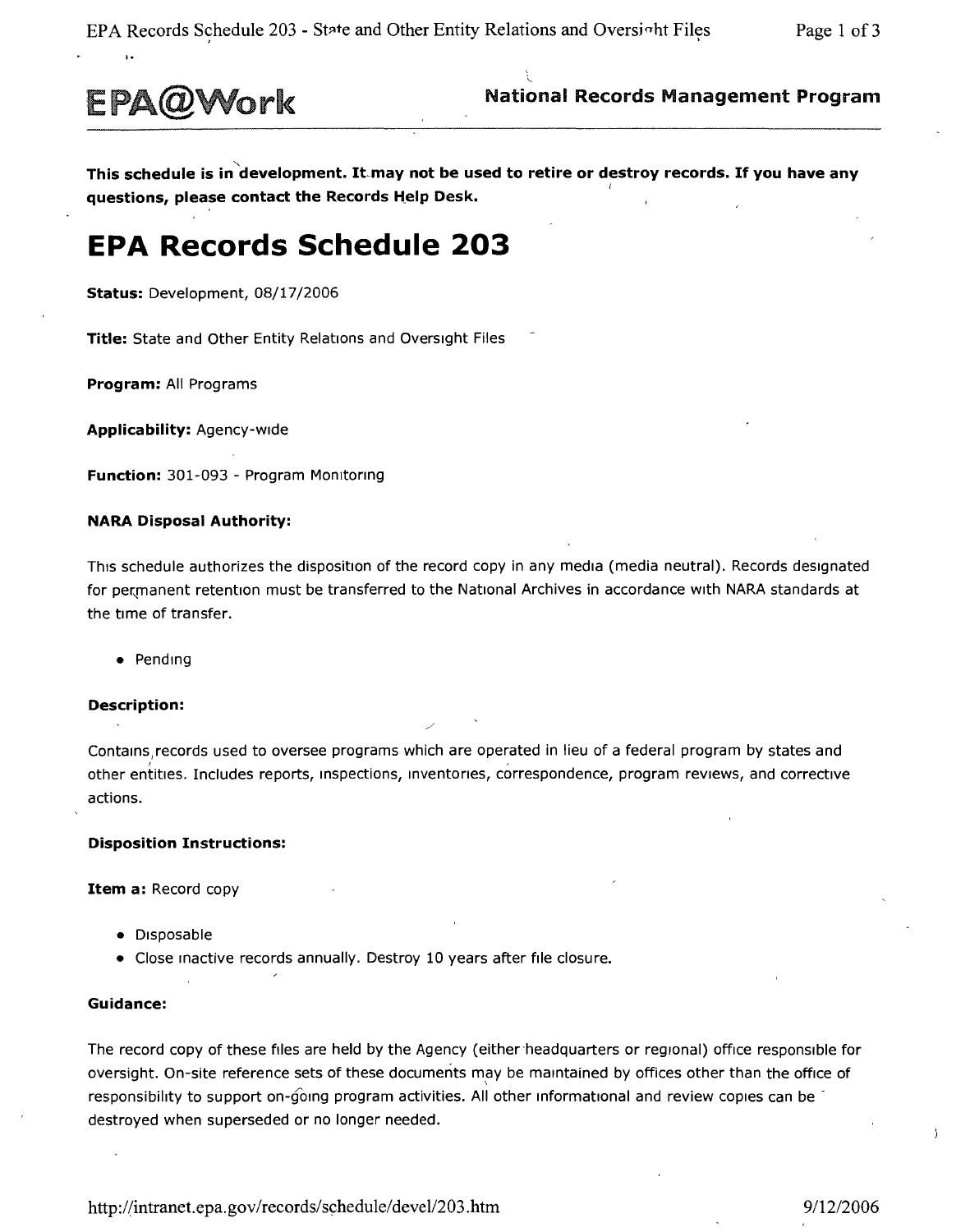For documents relating to state approval process, see:

- EPA 201 RCRA Solid Waste Management Plans
- EPA 204 State and Other Entity Program Authorization and Approval Files
- EPA 206 RCRA Corrective Actions
- EPA 217 State Implementation Plans

The State and Local Air Monitoring File for monitoring of state and local air pollution programs are permanent records and are scheduled as EPA 237.

For Grants and Other Program Assistance Agreements, see EPA 003 for programs other than Superfund and EPA001 for Superfund. *I*

See EPA 686 for Development and Enforcement of Air and Water Standards by States maintained by the headquarters Office of Enforcement and Compliance Assurance and EPA 676 for Development of Enforcement and Environmental Standards by States maintained by the Office of General Counsel.

Previous schedule items combined into this schedule were for the following programs: Solid Waste, Emergency and Remedial Response, Water, Air and Hazardous Waste, Enforcement, and Environmental Services. Specific Item numbers are Cited below.

Specific legal Citations Include, but are not limited to:

- Resource Conservation and Recovery Act, as amended, Section 3006
- Clean Water Act, as amended, Section 1251
- Safe Drinking Water Act, Section 1413
- Clean Air Act, as amended, Section 107
- Federal Insecticide, Fungicide, and Rodenticide Act, as amended, Section 24
- 40 CFR Parts 52, 123, 142, 173, 233, 271 and 281

#### **Reasons for Disposition:**

The disposition instructions have been rewritten as media neutral to allow for maintaining the record copy in EPA's electronic record keeping system. The retention is unchanged.

Item b for electronic copies created with word processing and electronic applications was deleted 08/17/2006 pursuant to NARA Bulletin 2006-04.

#### **Custodians:**

Multiple Units

#### **Related Schedules:**

EPA 001, EPA 003, EPA 201, EPA 204, EPA 206, EPA 217, EPA 237, EPA 676, EPA 686

<http://intranet.epa.gov/records/schedule/> devel/203 .htm *9112/2006*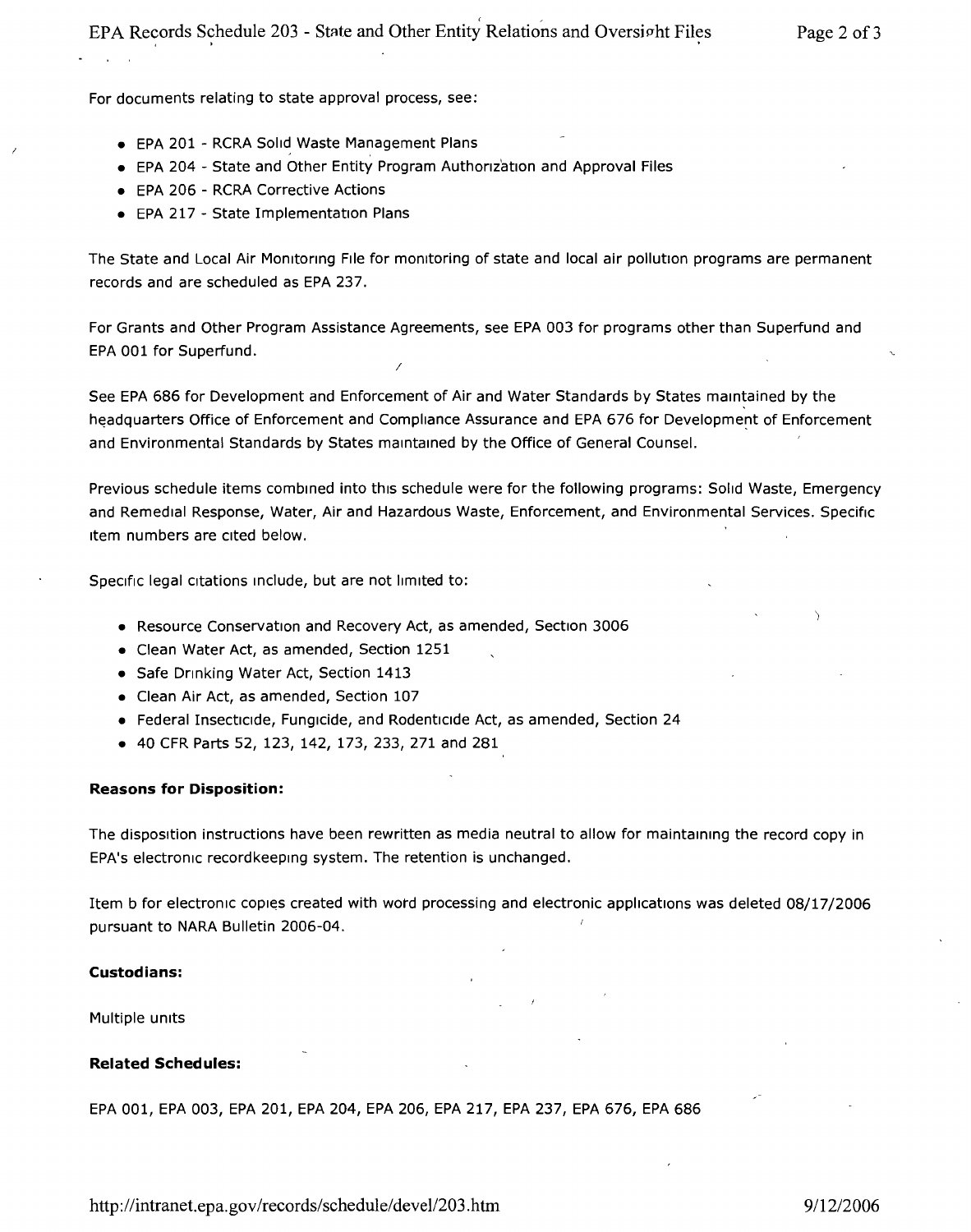### **Previous NARA Disposal-Authority:**

 $\mathbf{r}$ 

94-2/32 NCl-412-85-7/5, NCl-412-85-10/9 and 11, NCl-412-85-17/14 and 19, NCl-412-85-20/9 and 15, Nl-412-

**Entry:** 02/20/1992

**EPA Approval:** Pending

**NARA Approval:** Pending

Explanation of Schedule Fields | Search the Schedules Browse the Development schedules by: Number

> Drafts | Schedules | Meetings | Calendar Best Practices | Forms | Resources

Search | Comments | NRMP@Work | EPA@Work

Last updated on Friday, September 8th, 2006 URL: <http://mtranet.epa.gov/records/schedule/deveI/203.htm>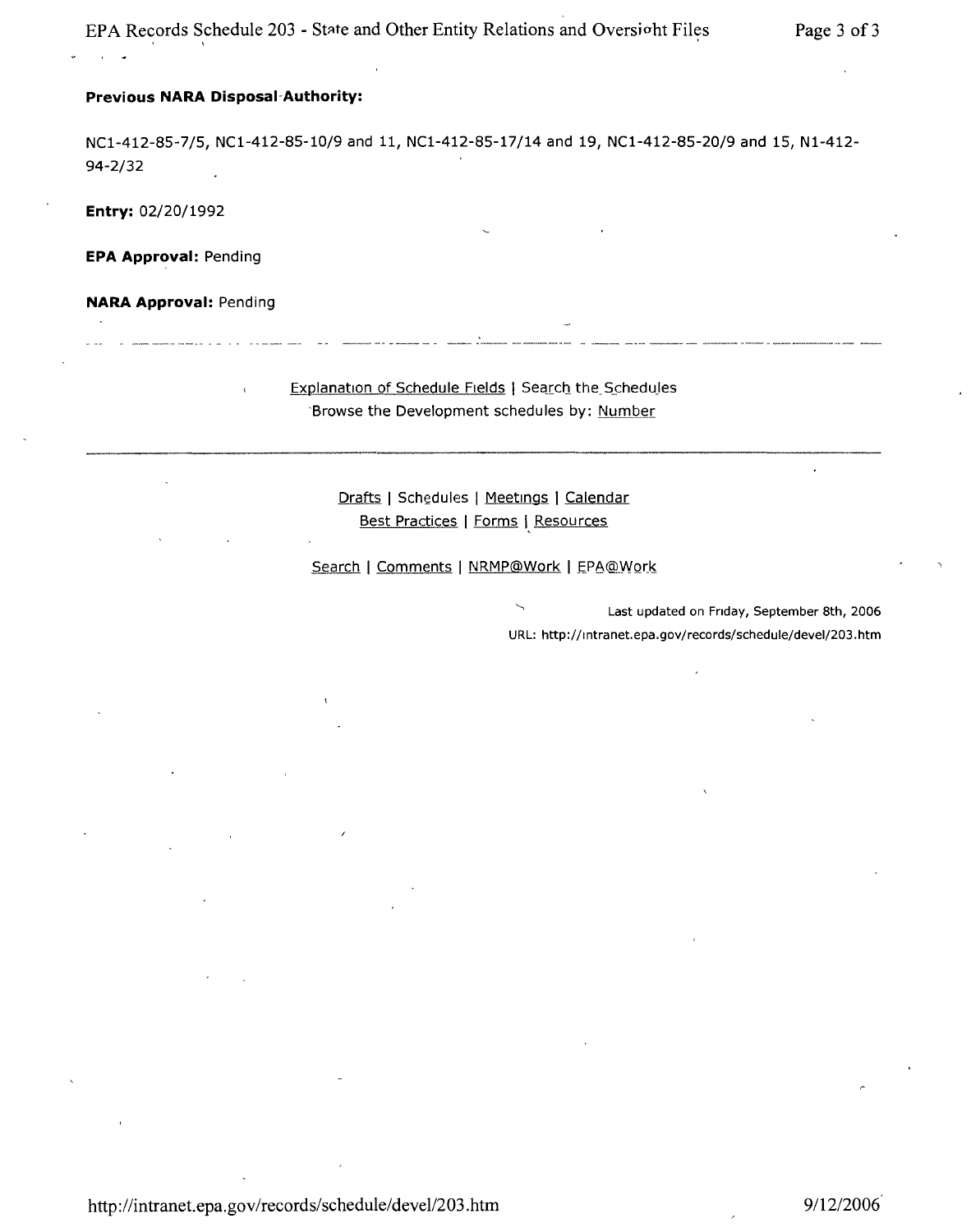

EPA@Work National Records Management Program

This schedule is in development. It may not be used to retire or destroy records. If you have any questions, please contact the Records Help Desk.

# **EPA Records Schedule 211**

Status: Development, 08/17/2006

Title: Compliance Files

Program: All Programs

Applicability: Agency-wide

**Function:** 108-025-08 - Compliance and Enforcement

#### NARA Disposal Authority:

This schedule authorizes the disposition of the record copy In any media (media neutral). Records designated for permanent retention must be transferred to the National Archives in accordance with NARA standards at the time of transfer.

• Pending

#### Description:

Contains records used to determine compliance with pollution regulations and to recommend legal enforcement actions if necessary. Includes compliance schedules, inspections, reports, correspondence, inventories, sampling and analytical data, and related documents. Also includes notices of noncompliance, and compliance orders that do not result In enforcement actions.

#### Disposition Instructions:

Item a: Record copy

- Disposable
- Close Inactive records at the end of the year. Destroy 5 years after file closure.

#### Guidance:

The unit with compliance authority is responsible for maintaining the record copy and implementing the disposition.

<http://intranet.epa.gov/records/schedule/deve1l211.htm> *9/1212006*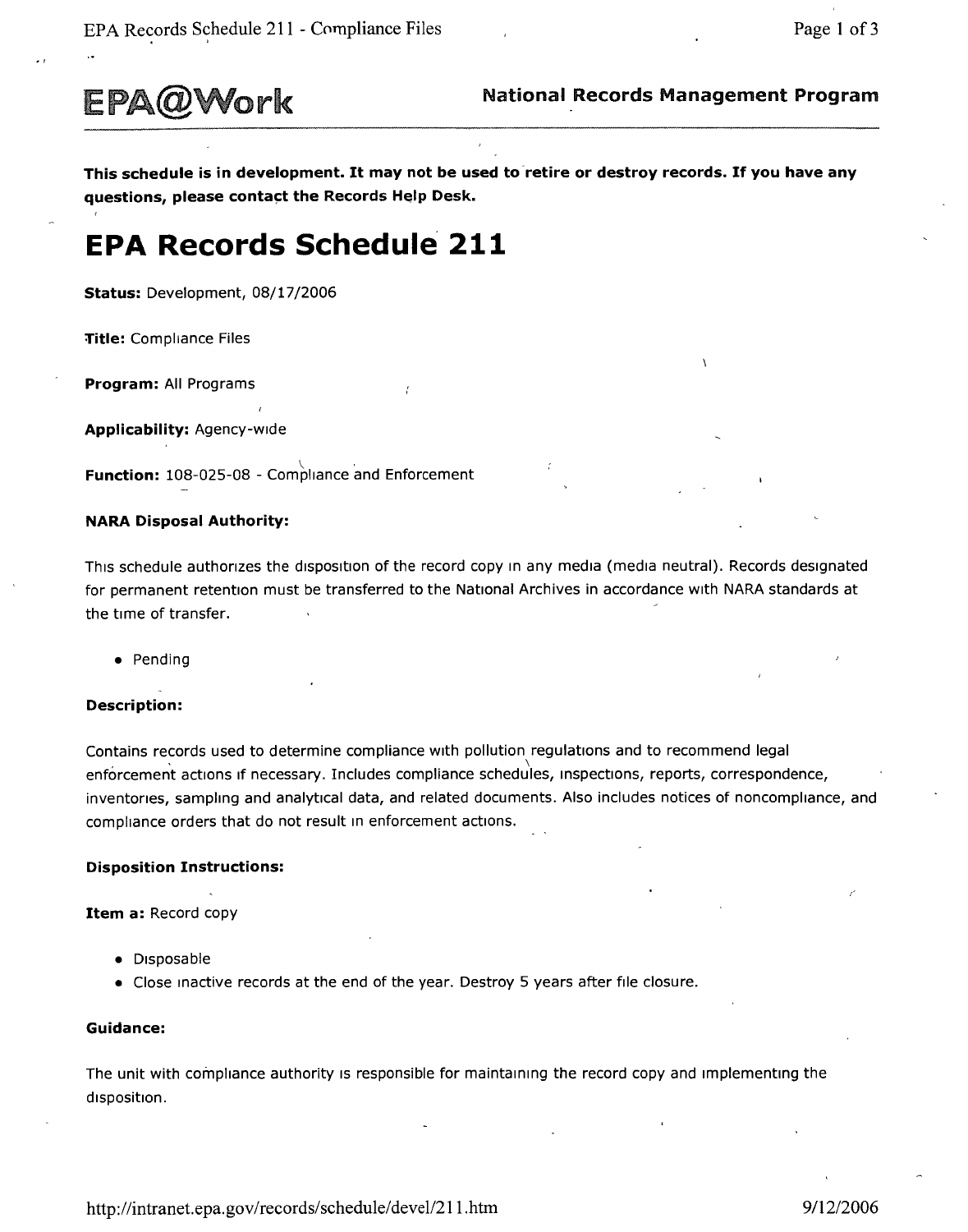Copies of these records Incorporated into other files (e.g., site or facility files) should be dispositioned according to the instructions for the records they support.

If authorized states maintain records for retention periods identified above, the program *office* may decide to review the records in the state offices rather than maintain copies in regional offices, and destroy the copies it receives. If recordkeepmq requirements (e.g., what records to keep and how long to keep them) for authorized states are not covered In EPA regulations, the requirements should be established In a memorandum of understanding.

Upon issuance of a notice of violation or referral to Regional Counselor other *office* with enforcement authority, file becomes an enforcement action file. See EPA 207 for disposition Instructions for enforcement actions.

See EPA 206 for RCRA Corrective Actions. Permits for programs other than RCRA are scheduled as EPA 205. RCRA Generators, Transporters, and TSD Facilities are EPA 478. Administrative Records - Permits is covered in EPA 210.

Other site/facility files are scheduled as:

- EPA 013 Removal Site Files Superfund Site-Specific
- EPA 014 Remedial Site Files Superfund Site-Specific
- EPA 215 Underground Storage Tanks Site/Facility Files
- EPA 220 Radiation Facility/Site Files
- EPA 225 Pesticide Facilities Files
- EPA 227 Toxic Substances Facilities Files

As required by 36 CFR 1228.58, records with special restrictions such as confidential business information (CBI) or those exempted from disclosure by statute such as the Privacy Act must be shredded or otherwise definitively destroyed with witnessed disposal for records destroyed by contractors.

Previous schedule items combined into this schedule were for the following programs: Water, Air and Hazardous Waste, Enforcement, and Environmental Services. Specific item numbers are cited below.

#### **Reasons for Disposition:**

The disposition instructions have been rewritten as media neutral to allow for maintaining the record copy in EPA's electronic recordkeeping system. The retention is unchanged.

- The following items were changed or deleted 08/17/2006:

Items a and b - Paper (non-Imaged) and Paper (Imaged) combined into Record copy.

Item c - Optical disks and CD-ROMs deleted as nonrecords.

Item d - Electronic copies created with word processing and electronic mall applications deleted pursuant to NARA Bulletin 2006-04.

<http://intranet.epa.gov/records/schedule/devei/211.htm> ' *911212006*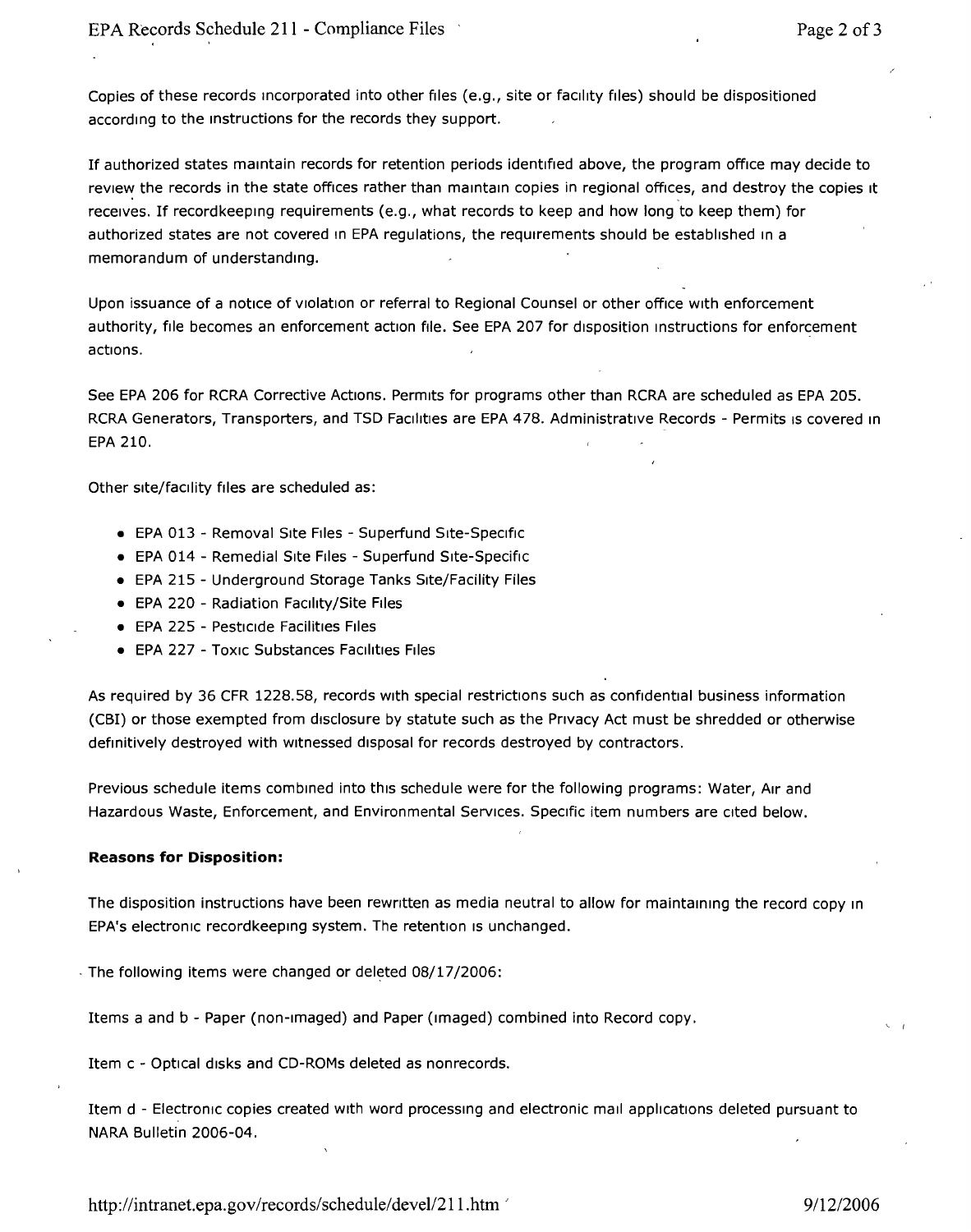EPA Records Schedule 211 - Compliance Files Page 3 of 3

#### Custodians:

Multiple units

#### **Related Schedules:**

EPA 013, EPA 014, EPA 205, EPA 206, EPA 207, EPA 210, EPA 215, EPA 220, EPA 225, EPA 227, EPA 478

#### **Previous NARA Disposal Authority:**

NCl-412-76-1/II/12, NCl-412-76-1/IV/9, NCl-412-76-1/V/3 and 6a, NCl-412-85-17/17, NCl-412-85-18/9, NCl-412-85-20/4, NCl-412-85-21/1, Sa and 6, Nl-412-95-7/2

**Entry:** 02/24/1992

**EPA Approval:** Pending

**NARA Approval:** Pending

Explanation of Schedule Fields | Search the Schedules Browse the Development schedules by: Number

> Drafts | Schedules | Meetings | Calendar Best Practices I Forms I Resources

Search | Comments | NRMP@Work | EPA@Work

Last updated on Friday, September 8th, 2006 URL: <http://lntranet,epa.gov/records/schedule/deveI/211.> htm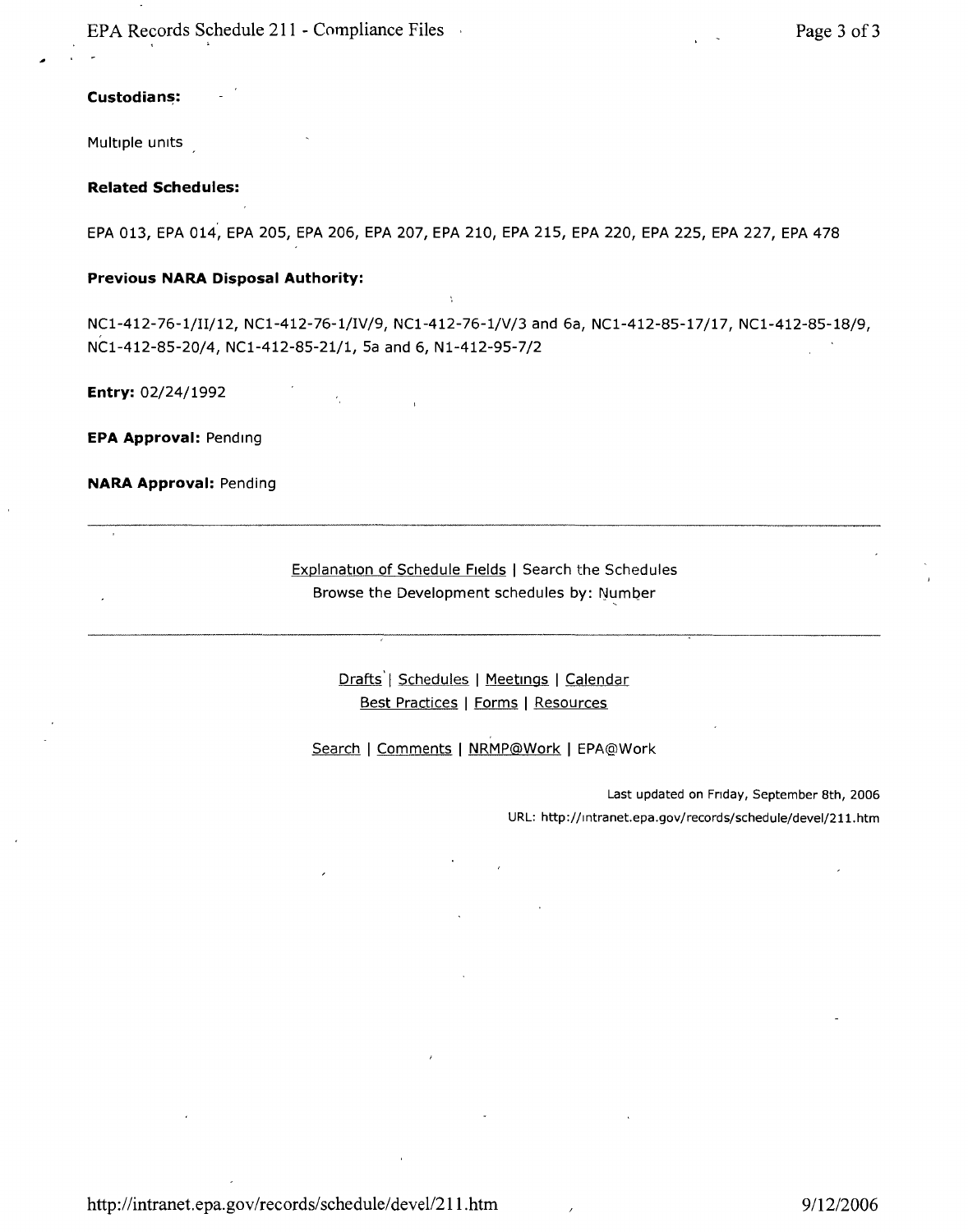

This schedule is in development. It may not be used to retire or destroy records. If you have any questions, please contact the Records Help Desk.

# **EPA Records Schedule 259**

Status: Development, 08/18/2006

Title: Ombudsman and Citizen Complaint Files

Program: All Programs

Applicability: Agency-wide

Function: 301-092 - Program Evaluation

#### NARA Disposal Authority:

This schedule authorizes the disposition of the record copy in any media (media neutral). Records designated for permanent retention must be transferred to the National Archives in accordance with NARA standards at the time of transfer.

• Pending

#### Description:

Consists of copies of requests for information or assistance with complaints or problems arising from EPA regulations or "whistle-blower" information on regulatory infractions or issues. Documents include phone notes, referrals, letters, copies of case log forms, action notes, or other records or response or action.

#### Disposition Instructions:

Item a: Record copy of completed cases, including all actions taken to resolve the problem, the person(s) notified, and all Items on the Ombudsman log sheets completed

- Disposable
- Close Inactive records when case completed. Destroy 1 year after file closure.

Item b: Record copy of additional information required cases where additional information is requested to respond but not received

- Disposable
- Close inactive records 30 days after request for additional information. Destroy 1 year after file closure.

<http://intranet.epa.gov/records/schedule/> deve1l259.htm *9/12/2006*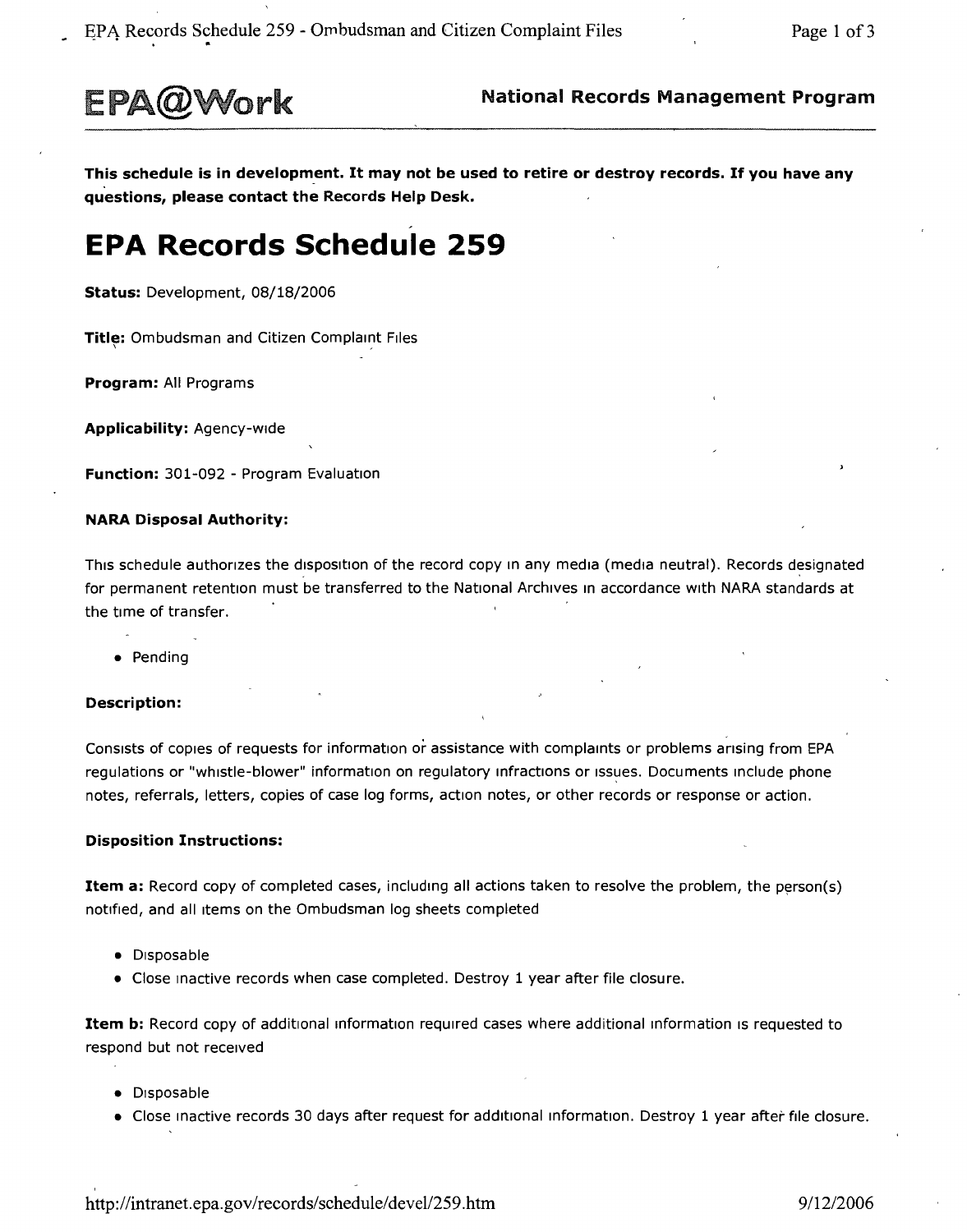### **Guidance:**

The official record is maintained by the Ombudsman office or the office performing the ombudsman function. All other public inquiry records and responses held by other offices are scheduled as EPA 309, except those governed by the Freedom of Information Act. See the following schedule items for FOIA files:

- EPA 030 FOIA Request Files
- EPA 031 FOIA Administrative Files and Reports
- EPA 032 FOIA Appeals Files
- EPA 033 FOIA Control Files

Ombudsman referrals to specific site or facility records are to be filed in the community relations files specific to the site or facility (e.g., EPA 014 -Remedial Site Files - Superfund Site-Specific) and are covered by the disposition instructions for those records.

#### **Reasons for Disposition:**

Disposition instructions were rewritten as media neutral to allow for mamtaining the record copy m EPA's electronic record keeping system. The retention is unchanged.

Item c for electronic copies created with word processing and electronic mail applications deleted 08/18/2006 pursuant to NARA Bulletin 2006-04.

#### **Custodians:**

Multiple units

#### **Related Schedules:**

EPA 030, EPA 031, EPA 032, EPA 033, EPA 309

#### **Previous NARA Disposal Authority:**

GRS 14/5, NCl-412-78-7/6, Nl-412-86-3/23, Nl-412-94-2/38

**Entry:** 08/12/1992

**EPA Approval:** Pendmg

**NARA Approval:** Pendmg

Explanation of Schedule Fields | Search the Schedules Browse the Development schedules by: Number

<http://intranet.epa.gov/records/schedule/> deve1l259.htm *9112/2006*

)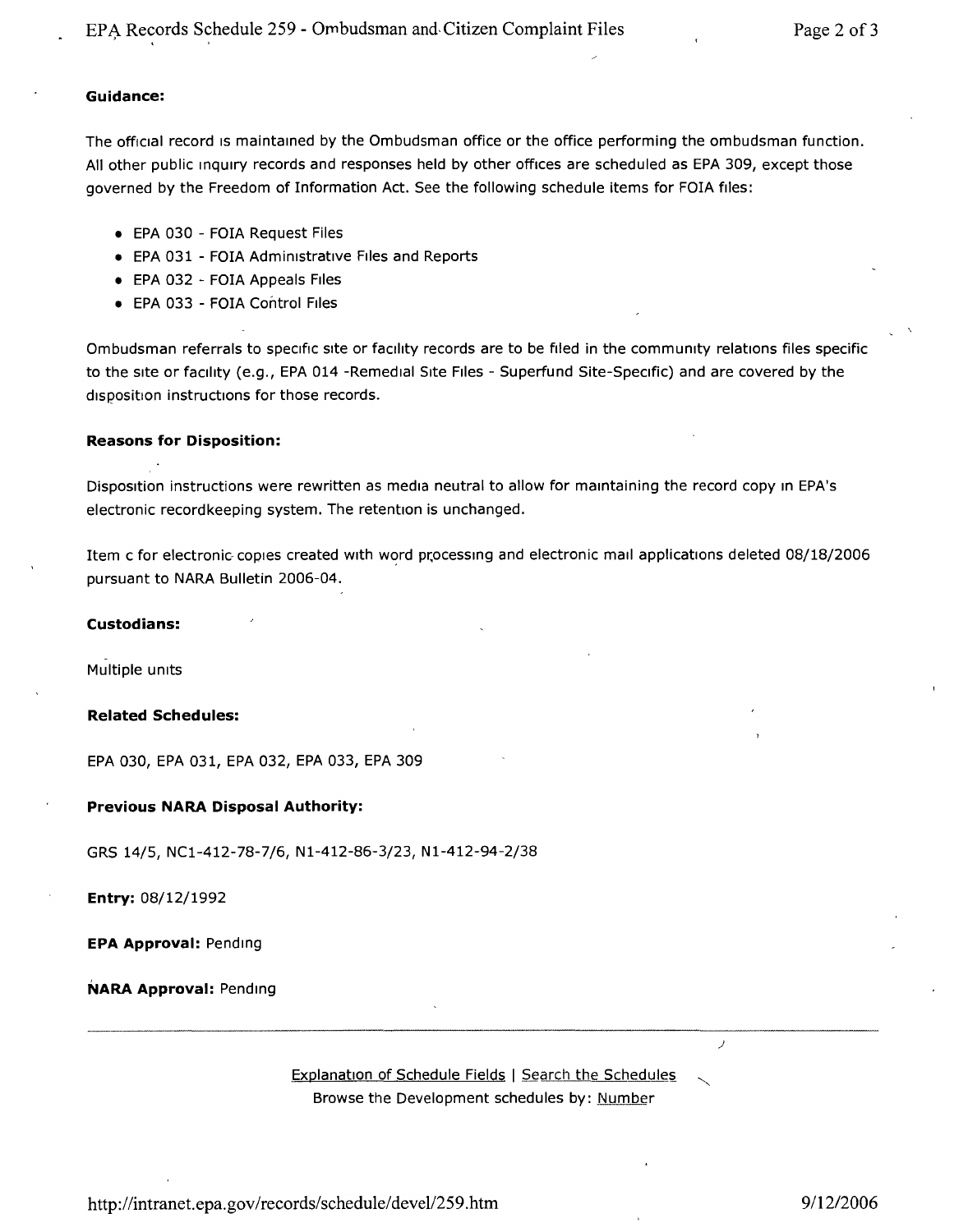# <u>Drafts</u> | Schedules | <u>Meetings</u> | Calendar Best Practices | Forms | Resources

-, ~-- --~- ~ ----.----- -- ~ <sup>~</sup> ---.,.~,~---~- - ---~--~-- --"--~-- ----~~--,.-""""'-- -----~- ~ ---- -~~--- - «- ---- -~--- -~ - ----~~ "---, ..-- - -~~~

Search I Comments I NRMP@Work I EPA@Work

Last updated on Fnday, September 8th, 2006 URL: <http://lntranet.epa.gov/records/schedule/deveI/259.htm>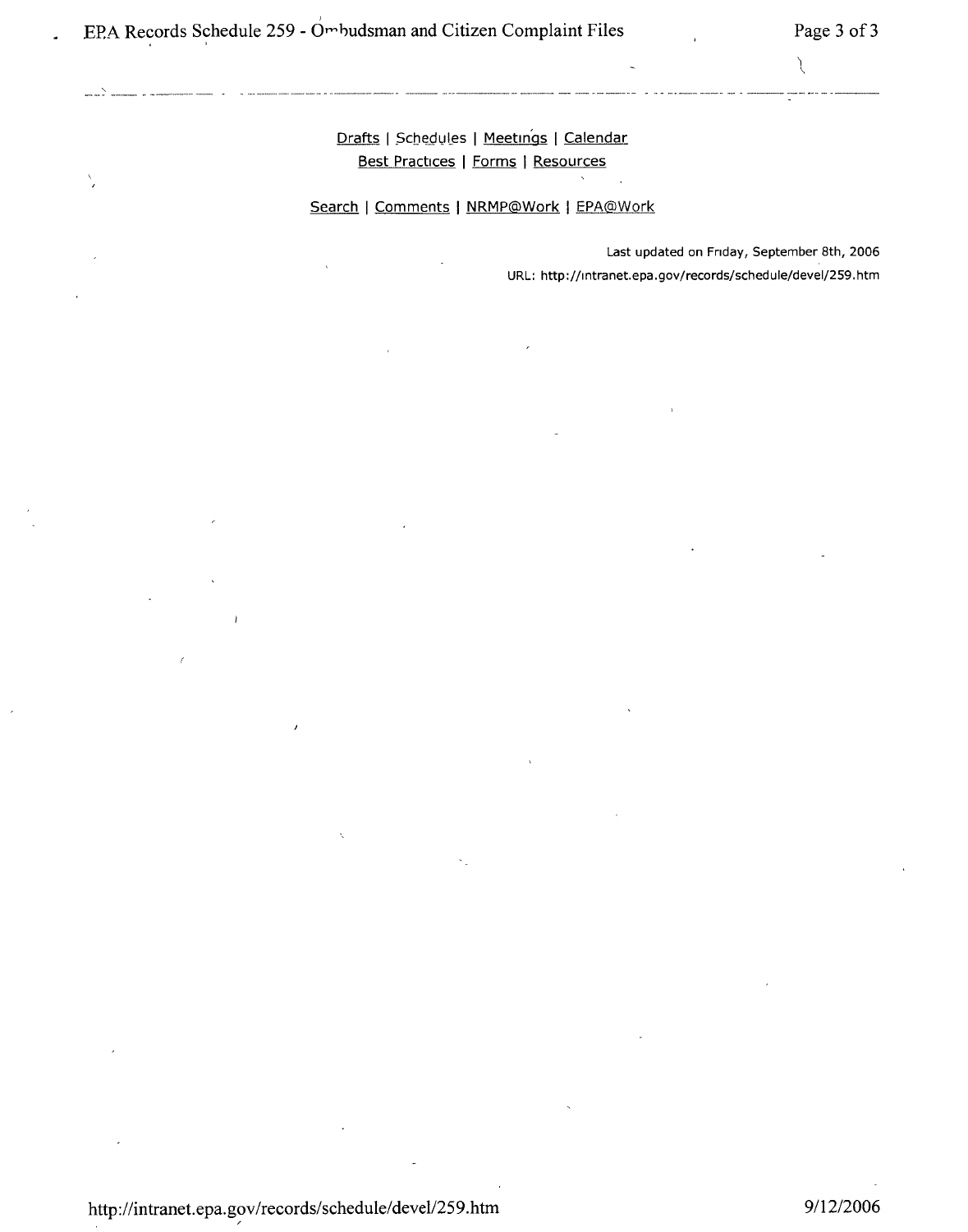

This schedule is in development. It may not be used to retire or destroy records. If you have any questions, please contact the Records Help Desk.

# **EPA Records Schedule 356**

Status: Development, 08/18/2006

Title: Federal Register Notice Files

Program: All Programs

Applicability: Agency-wide

Function: 306-115 - Rule Publication

#### NARA Disposal Authority:

This schedule authorizes the disposition of the record copy in any media (media neutral). Records designated for permanent retention must be transferred to the National Archives in accordance with NARA standards at the time of transfer.

• Pending

#### Description:

Records consist of documents related to the publication of notices in the Federal Register. Includes drafts and final notices, tear sheets from the Federal Register, newspaper clippings, press releases, citations and abstracts of articles, correspondence and any logs or tracking systems.

#### Disposition Instructions:

Item a: Record copy

- Disposable
- Close inactive records at end of year. Destroy 5 years after file closure.

#### Guidance:

Also Includes copies of any notices forwarded to the Administrator or Deputy Administrator for signature, and copies that may be made part of other collections such as Dockets, EPA 150. Notices signed by the Administrator and Deputy Administrator are covered in EPA 519.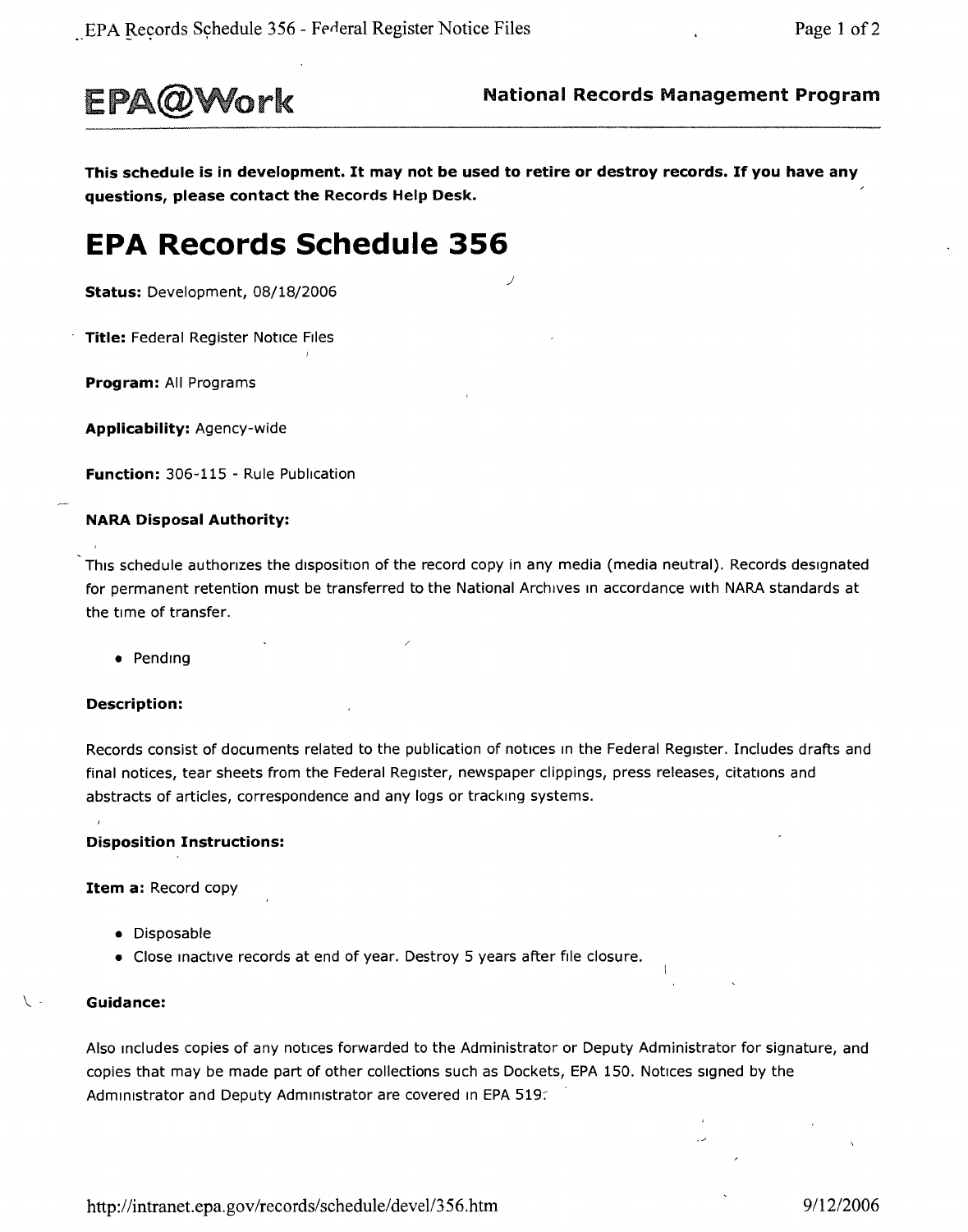$,$ Copies of these documents incorporated into other files should be dispositioned according to the instructions for the records they support.

#### **Reasons for Disposition:**

Disposition instructions have been rewritten as media neutral to allow for maintaining the record copy in EPA's electronic recordkeeping system. The retention is unchanged.

Item' b for electronic copies created with word processing and electronic mail applications deleted 08/18/2006 pursuant to NARA Bulletin 2006-04.

#### **Custodians:**

Multiple units

**Related Schedules:**

EPA 150, EPA 519

#### **Previous NARA Disposal Authority:**

NC1-412-76-9/63, 64 and 65, NC1-412-85-24/46, N1-412-99-21

**Entry:** 09/16/1992

**EPA Approval:** Pending

**NARA Approval:** Pending

Explanation of Schedule Fields | Search the Schedules Browse the Development schedules by: <u>Number</u>

> <u>Drafts</u> | Schedules | <u>Meetings</u> | <u>Calendar</u> <u>Best Practices</u> | <u>Forms</u> | <u>Resources</u>

Search | Comments | NRMP@Work | EPA@Work

Last updated on Friday, September 8th, 2006 URL: <http://lntranet.epa.gov/records/schedule/deveI/356.htm>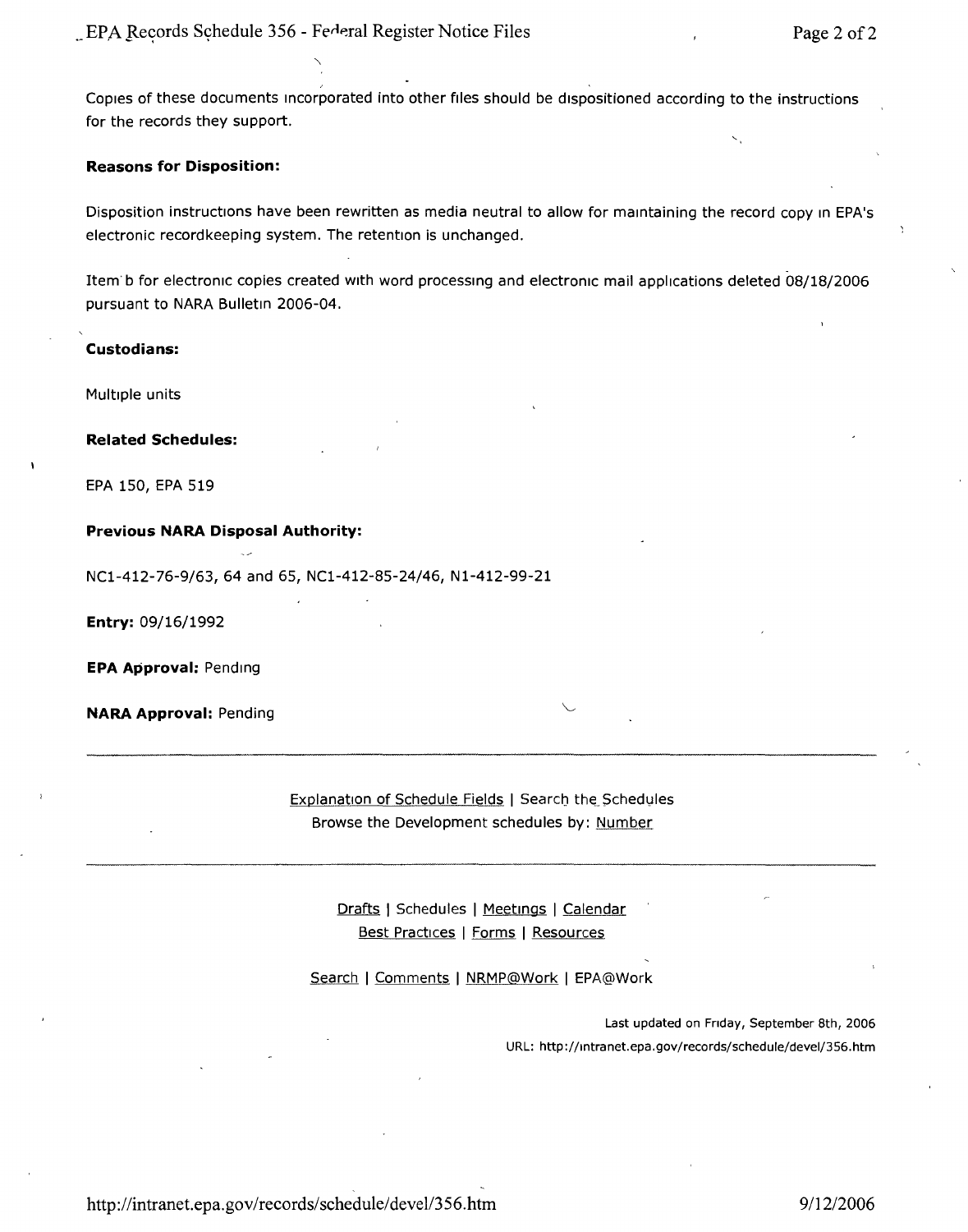

**EPA@Work** National Records Management Program

This schedule is in development. It may not be used to retire or destroy records. If you have any **'questions, please contact the Records Help Desk.**

/

# **EPA Records Schedule 533**

**Status:** Development, 08/22/2006,

**Title:** Environmental Awards

**Program:** All Programs

**Applicability:** Agency-wide

**Function:** 305-109-02-04 - Provide Public Information, Education and Outreach

#### **NARA Disposal Authority:**

This schedule authorizes the disposition of the record copy in any media (media neutral). Records designated for permanent retention must be transferred to the National Archives In accordance with NARA standards at the time of transfer.

L

• Pending

#### **Description:**

Contains Information relating to the nominations, competitions, or applications for awards to organizations, youth groups, pnvate citizens, students, or other non-EPA individuals for excellence In education, promotion of local environmental awareness, or other environmental achievements. Consists of correspondence, applications or other forms, copies of publications, samples of posters and exhibits, news chppinqs, and other related documents.

#### **Disposition Instructions:**

**Item a:** Record copy

- Disposable
- Close' inactive records at end of year. Destroy 3 years after file closure.

#### **Guidance:**

The Presidential Environment Ments Award Program (PEMAP) File maintained by the Office of Public Affairs at <sup>I</sup> headquarters is covered in EPA 534. Employee awards are scheduled as EPA 572.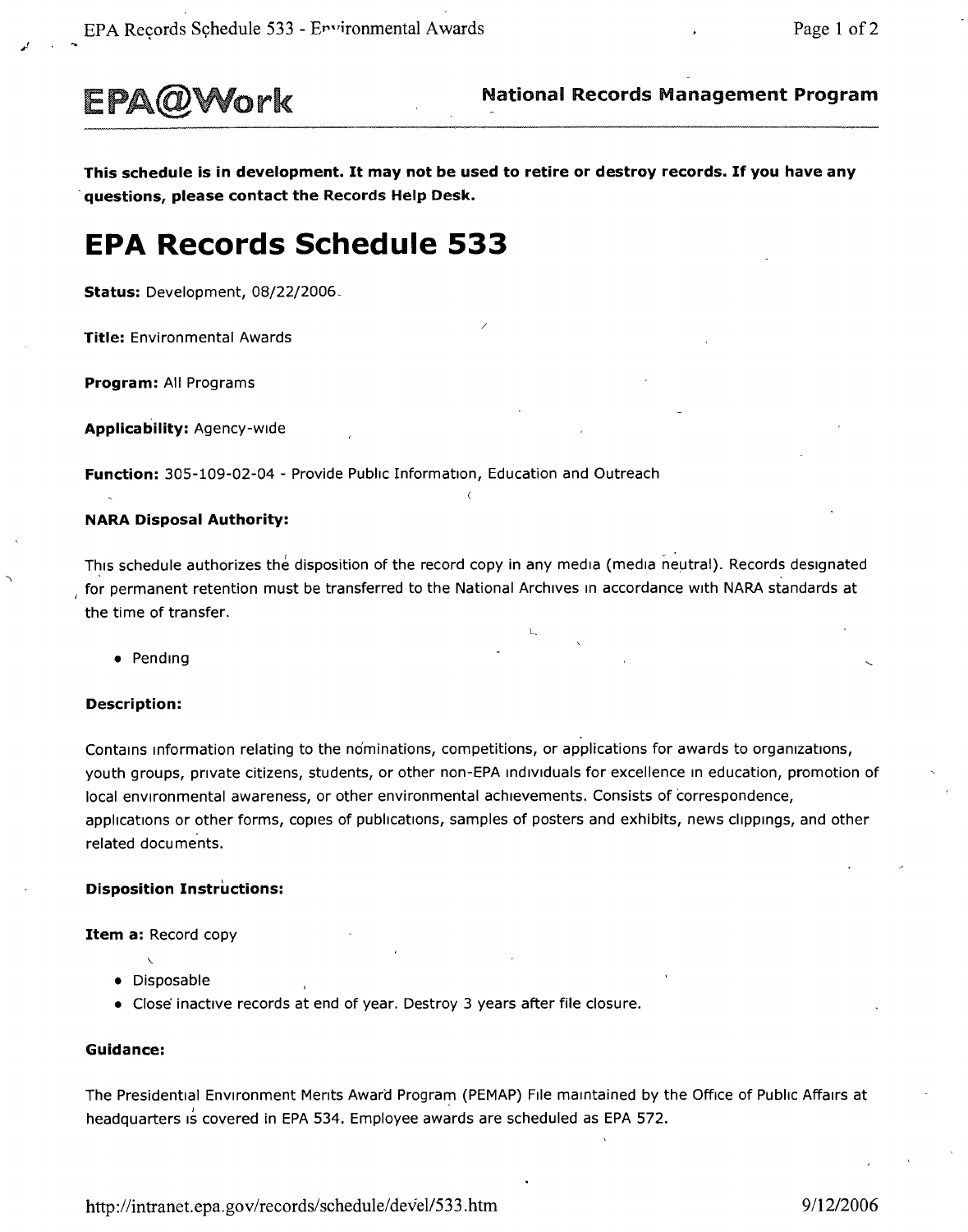#### **Reasons for Disposition:**

The disposition instructions have been rewritten to allow for maintaining the record copy in EPA's electronic record keeping system. The retention is unchanged.

Item b for electronic copies created with word processing and electronic mail applications deleted 08/22/2006 pursuant to NARA Bulletin 2006-04.

c

**Custodians:,**

Multiple units

*I* **Related Schedules:**

EPA 534, EPA 572

**Previous NARA Disposal Authority:**

N1-412-87-5/10, N1-412-94-2/48

**Entry:** 07/20/1993

**EPA Approval:** Pending

**NARA Approval:** Pending

Explanation of Schedule Fields | Search the Schedules Browse the Development schedules by: Number: *<sup>I</sup>*

> Drafts I Schedules I Meetings I Calendar Best Practices | Forms | Resources

Search | Comments | NRMP@Work | EPA@Work

Last updated on Friday, September 8th, 2006 URL: <http://lntranet,epa.gov/records/schedule/deveI/533> .htm

http://intranet.epa.gov/records/schedule/devel/533.htm *9/12/2006*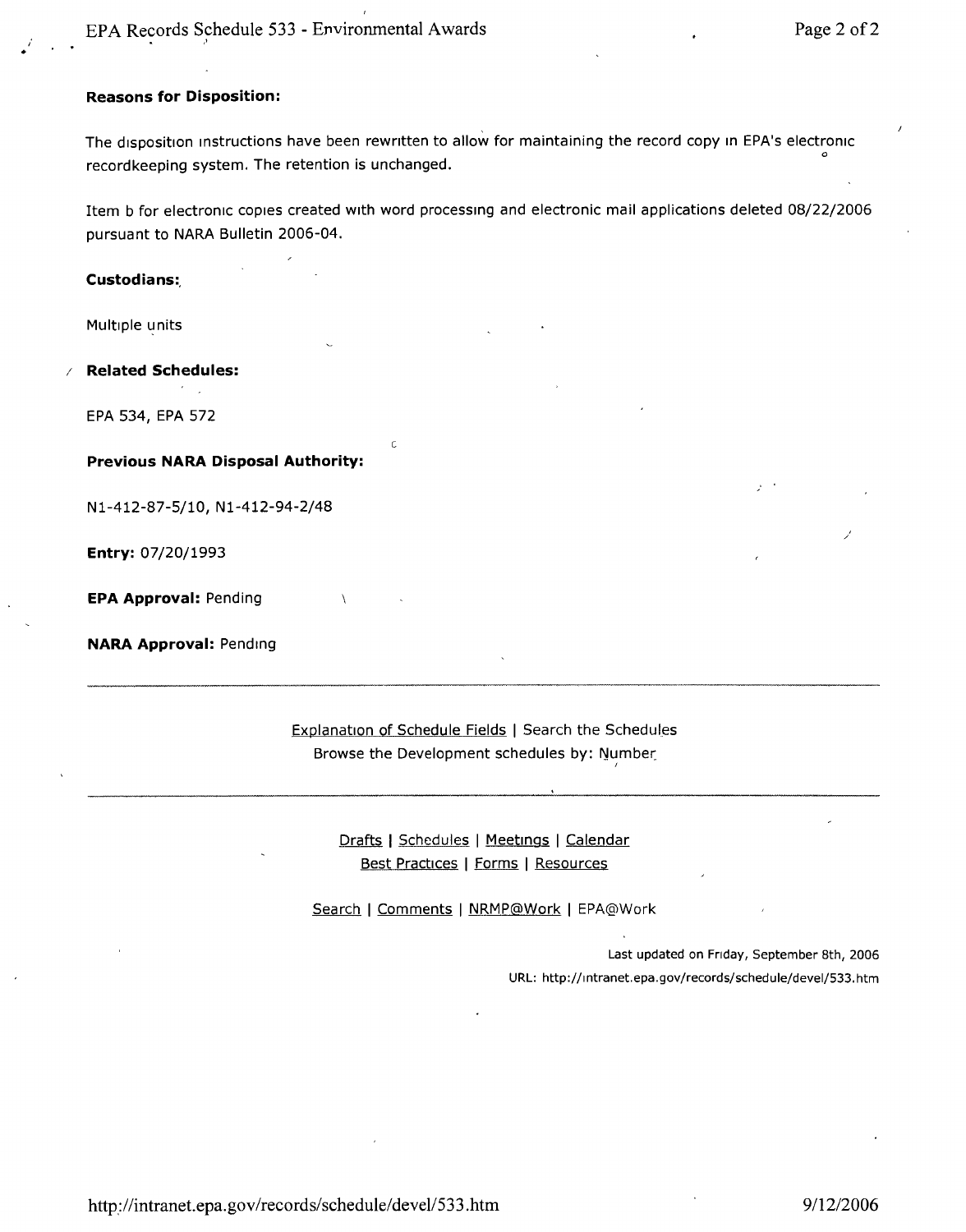# **EPA Records Schedule 624**

**Status:** Final, *03/30/2007*

**Title:** Confidential Business Information (CBI) Access

**Program:** All Programs

**Applicability:** Agency-wide

**Function:** 401-121 - Security Management

# **NARA Disposal Authority:**

This schedule authorizes the disposition of the record copy in any media (media neutral). Records designated for permanent retention must be transferred to the National Archives in accordance with NARA standards at the time of transfer.

•  $N1-412-07-1/14$ 

# **Description:**

Includes records relating to the clearance of persons and companies that require access to confidential business information (CBI) such as trade secrets and commercial or financial information that is claimed privileged or confidential. Contains forms, confidentiality agreements, correspondence, and related documents.

# **Disposition Instructions:**

**Item a:** Federal employees

- **• Disposable**
- Close inactive records when access is terminated.
- Destroy 2 years after file closure.

**Item b:** Contract employees and companies

- **• Disposable**
- Close inactive records when access is terminated.
- Destroy 7 years after file closure.

### **Guidance:**

Access request files related to classified information access for national security purposes is covered by EPA 608. See EPA 628 for classified information (national security) nondisclosure agreements.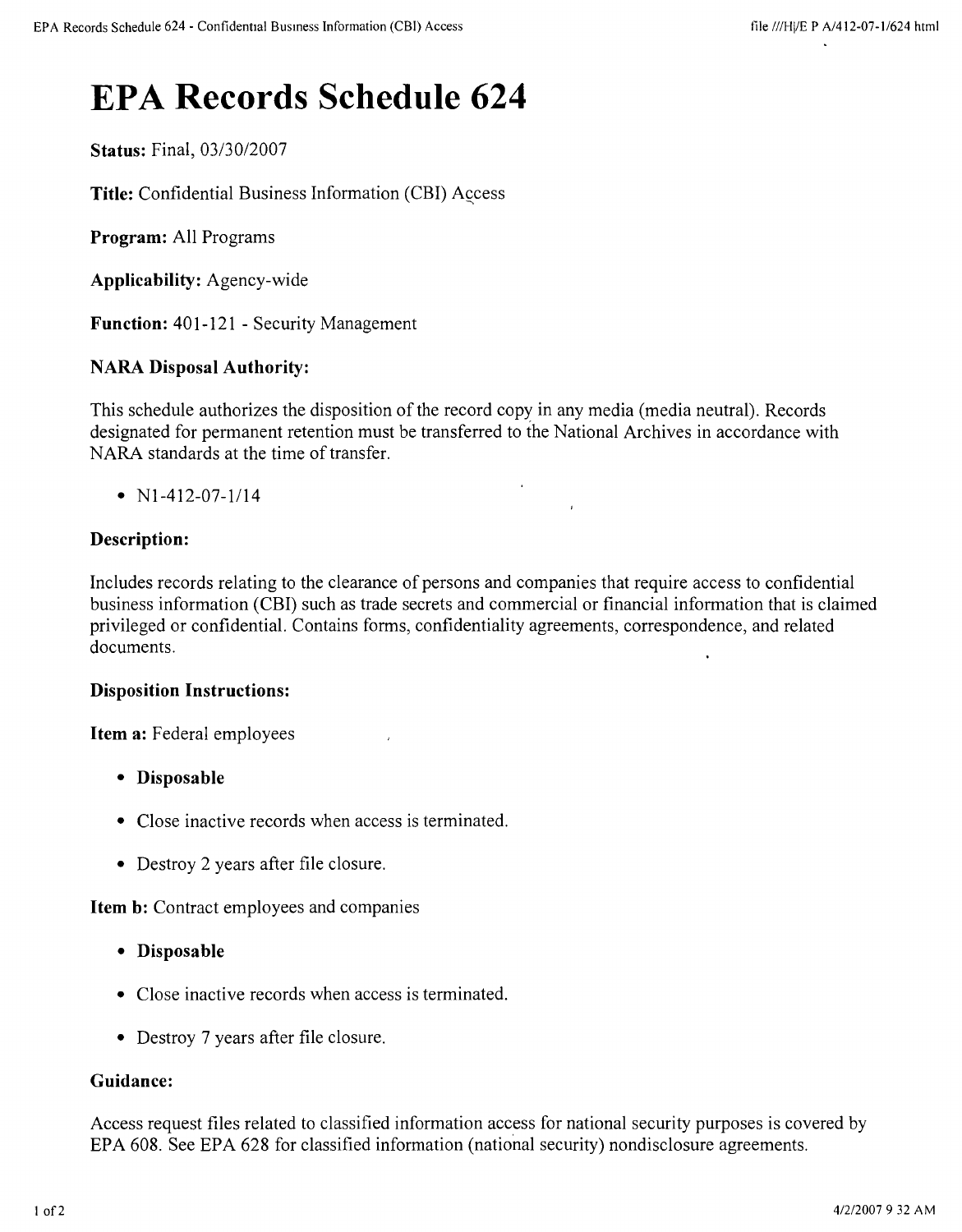Examples of some of the forms covered by this schedule include the following: EPA 7740-6, EPA 7740-16, EPA 7740-17, EPA 7740-18, EPA 7740-25, EPA 7740-27, EPA 7740-28, EPA 8580-8, SF 86, FBI FD 258

# **Reasons for Disposition:**

The disposition instructions have been rewritten as media neutral to allow for maintaining the record copy in EPA's electronic recordkeeping system. The retention is unchanged.

The following items were renumbered or deleted *08/23/2006:*

Item a(1) Record copy for federal employees was renumbered as Item a.

Item a(2) Record copy for contract employees and companies was renumbered as Item b.

Item b for electronic copies created with word processing and electronic mail applications deleted *0812312006* pursuant to NARA Bulletin 2006-04.

 $\mathbf{r}$ 

# **Custodians:**

Multiple units

### **Related Schedules:**

EPA 608, EPA 628

# **Previous NARA Disposal Authority:**

NI-412-03-20

**Entry:** *12/29/2000*

**EPA Approval:** *0911812006*

**NARA Approval:** 01/26/2007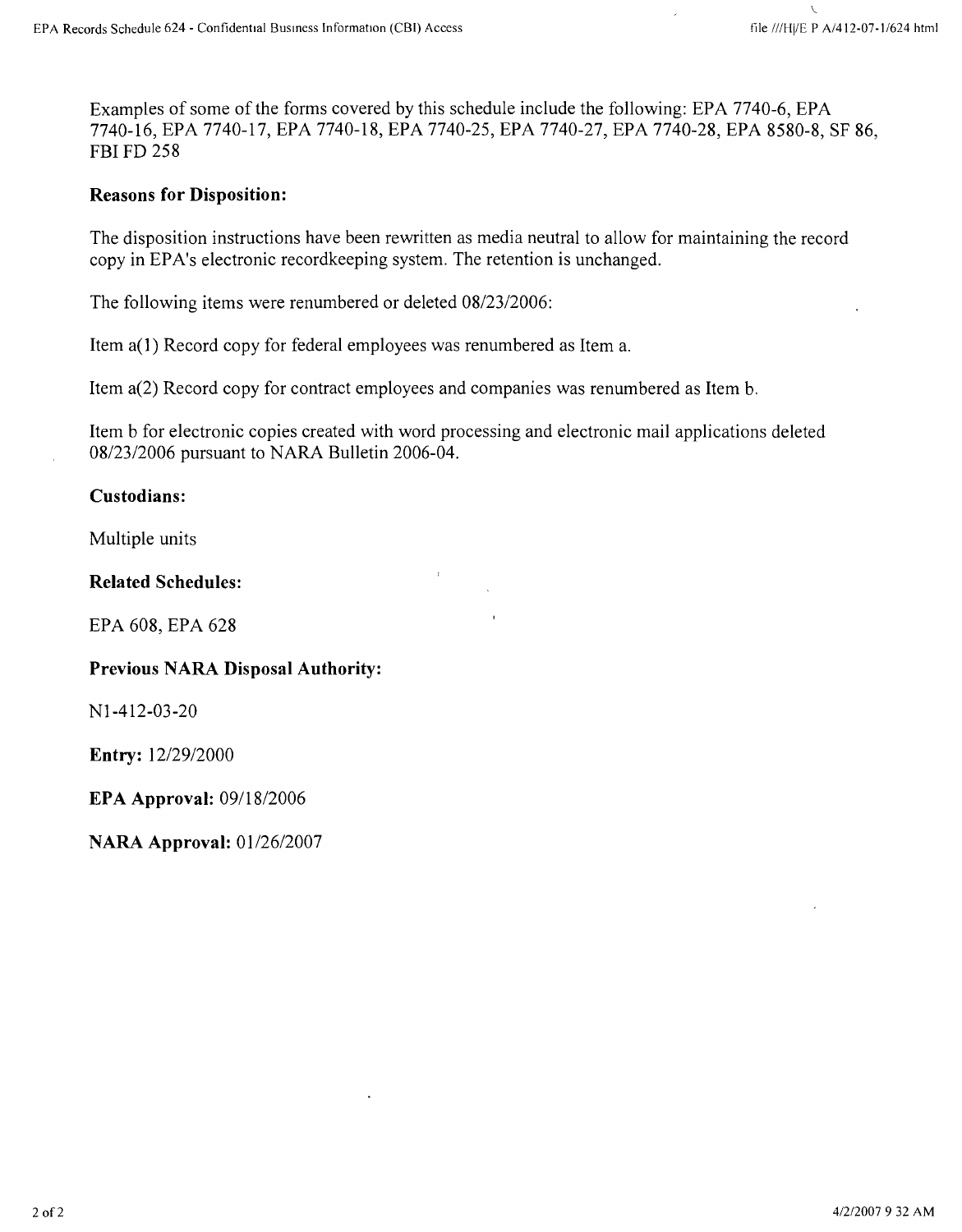**This schedule is in** development. It **may not be used to retire or destroy records.** If you **have any questions, please contact the Records Help Desk.** 

# **EPA Records Schedule '679**

**Status:** Development, *09/0612006*

**Title:** Bid Protest Appeals

**Program:** All Programs

**Applicability:** Agency-wide

**Function:** 405 - Supply Chain Management

# **NARA Disposal Authority:**

This schedule authorizes the disposition of the record copy in any media (media neutral). Records designated for permanent retention must be transferred to the National Archives in accordance with NARA standards at the time of transfer.

• Pending

# **Description:**

Consists of copies of notice of appeal, written memoranda of arguments, legal briefs (if any filed), transcripts of any hearings held, correspondence, and decision.

# **Disposition Instructions:**

**Item a:** Record copy

- Disposable
- Close inactive records at end of year. Destroy 10 years after file closure.

)

# **Guidance:**

The office issuing the decision is the office of record and is responsible for maintaining the record copy.

Contracts - Superfund Site-Specific are scheduled as EPA 020 and contracts for programs other than Superfund site-specific as EPA 202. Unsuccessful Bids are covered in EPA 275. .

# **Reasons for Disposition:**

Disposition instructions have been rewritten as media neutral to allow for maintaining the record copy in EPA's electronic recordkeeping system. File closure has been changed from every two years to every year, but the retention has not changed.

Item b for electronic copies created with word processing and electronic mail applications deleted

file:IIF:\bf2006\Schedules -media neutral NARA project\679.html *9/1212006*